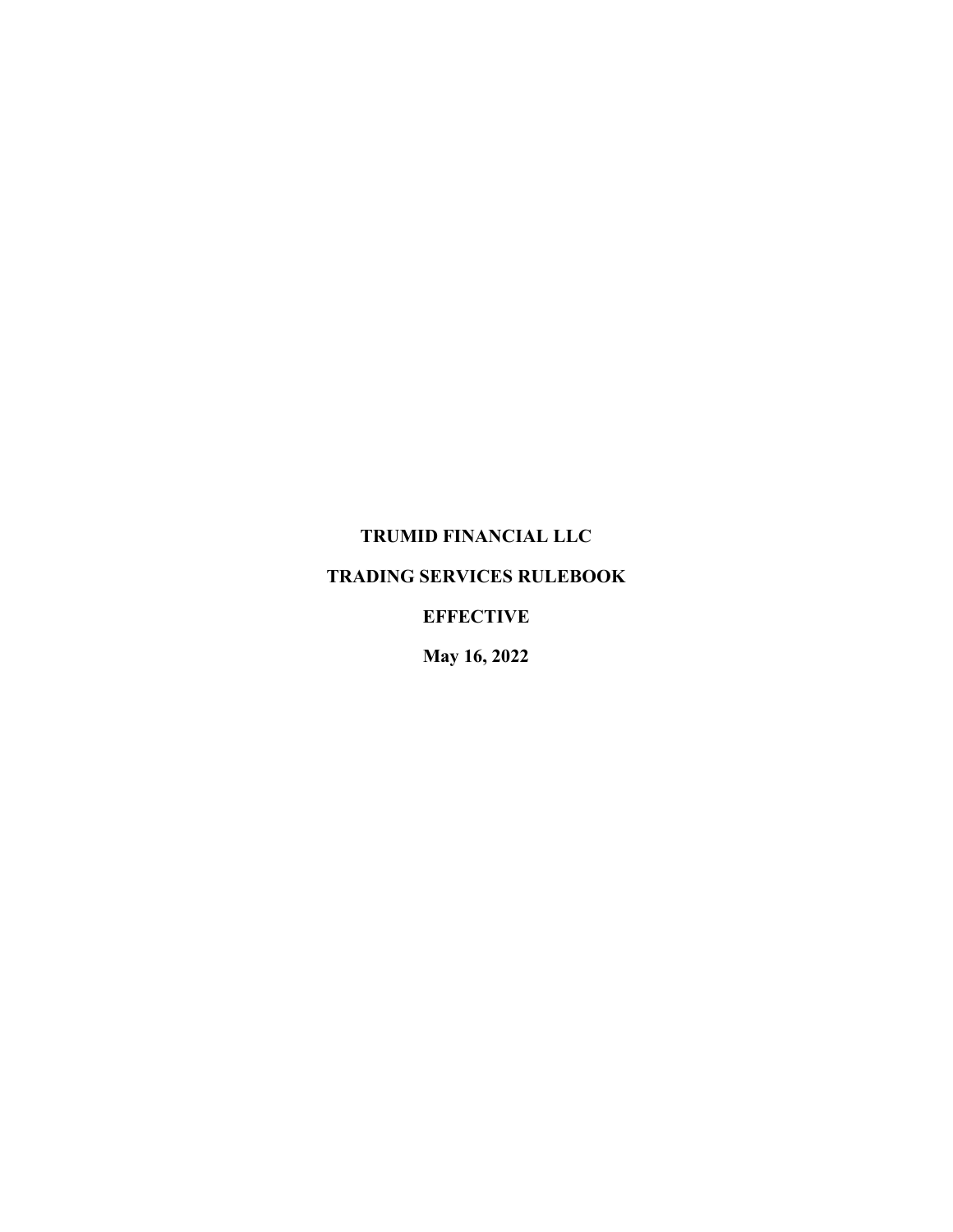# **TABLE OF CONTENTS**

| 101 |                                                               |  |
|-----|---------------------------------------------------------------|--|
| 102 |                                                               |  |
| 103 |                                                               |  |
| 104 |                                                               |  |
| 105 |                                                               |  |
| 106 |                                                               |  |
| 107 |                                                               |  |
|     |                                                               |  |
| 201 | Duties and Responsibilities of Users and Authorized Persons 3 |  |
| 202 |                                                               |  |
| 203 |                                                               |  |
|     |                                                               |  |
| 301 |                                                               |  |
| 302 |                                                               |  |
| 303 |                                                               |  |
| 304 |                                                               |  |
| 305 | 6                                                             |  |
| 306 |                                                               |  |
| 307 |                                                               |  |
|     |                                                               |  |
| 401 |                                                               |  |
| 402 |                                                               |  |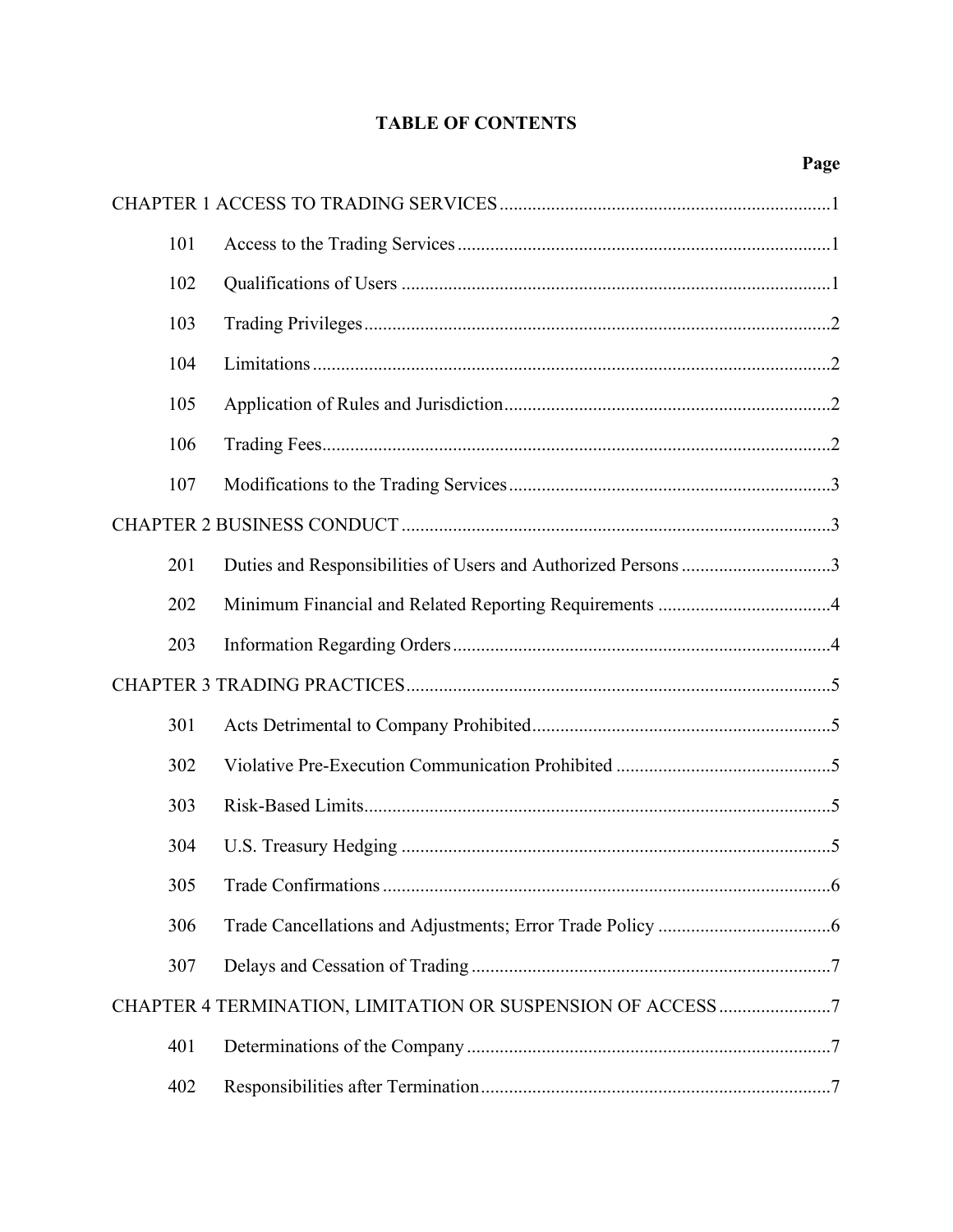| 501 |                                                                  |  |
|-----|------------------------------------------------------------------|--|
|     |                                                                  |  |
| 601 | Company Intellectual Property; Proprietary Data and Information; |  |
| 602 |                                                                  |  |
| 603 |                                                                  |  |
| 604 |                                                                  |  |
| 605 |                                                                  |  |
| 606 |                                                                  |  |
| 607 |                                                                  |  |
| 608 |                                                                  |  |
| 609 |                                                                  |  |
| 610 |                                                                  |  |
| 611 |                                                                  |  |
| 612 |                                                                  |  |
|     |                                                                  |  |
| 701 |                                                                  |  |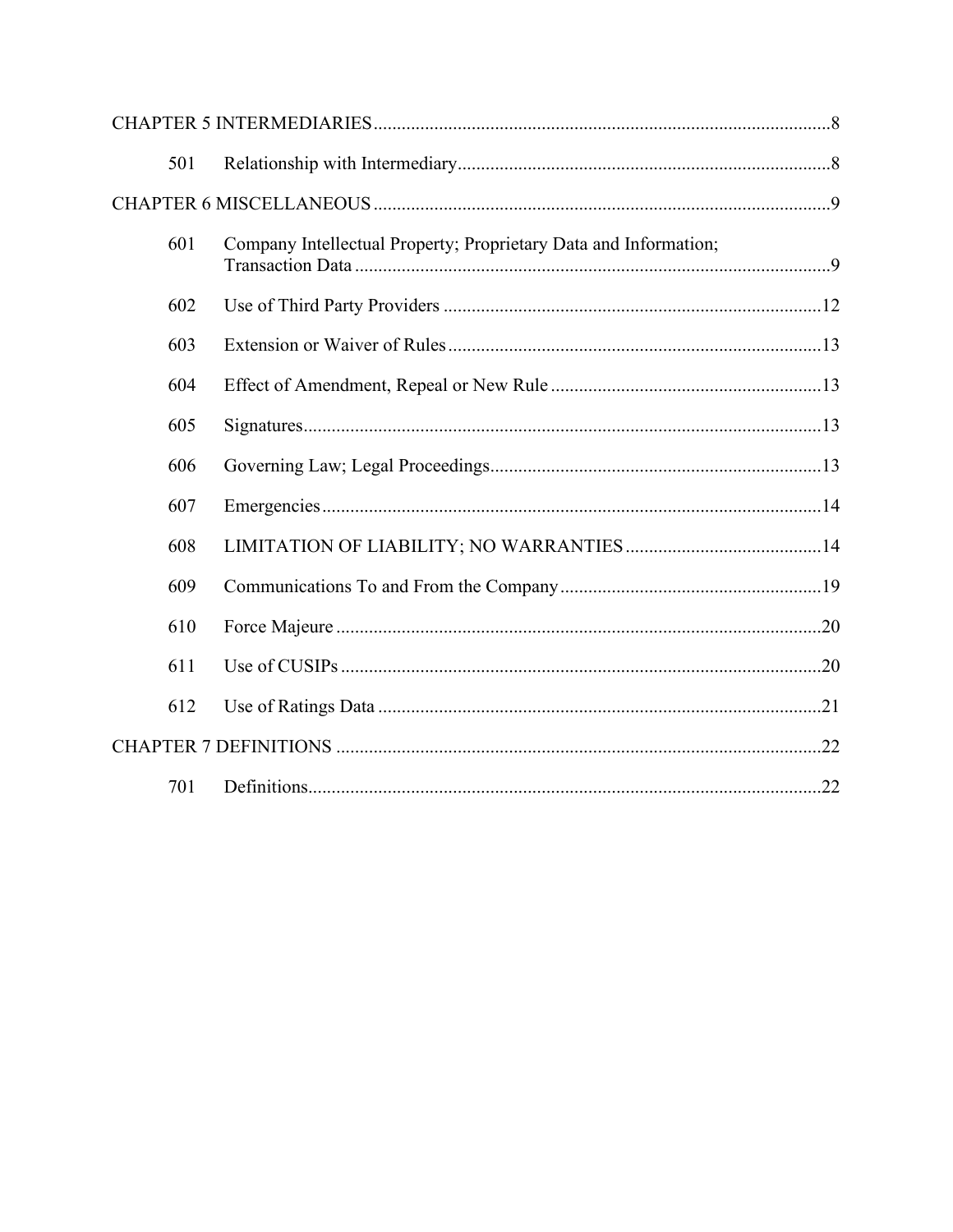# **CHAPTER 1 ACCESS TO TRADING SERVICES**

### <span id="page-3-1"></span><span id="page-3-0"></span>**101 Access to the Trading Services**

Without limiting any User's obligations under any agreement between or among such User and the Company, including any User Agreement, Users, in accessing and using the Trading Services, agree to comply with, and be bound by the terms of, this Trading Services Rulebook (the "**Rulebook**").

(b) Users shall adopt, implement and enforce control procedures that, at a minimum (i) prevent unauthorized access to, use or misuse of the Trading Services, (ii) limit access to the Trading Services to its Authorized Persons and (iii) prevent entry of Orders that exceed any Risk-Based Limits. Users shall be solely responsible for any breach or failure of their respective control procedures and may not rely on control procedures implemented by the Company or an Intermediary.

(c) Users shall not knowingly introduce or permit the introduction of any Viruses or other software routines or hardware components designed to permit unauthorized access or to disable, erase or otherwise harm the Trading Services. Each User is solely responsible for ensuring the security of its and its Authorized Persons' connection to the Trading Services, and is solely responsible for any Losses that may be incurred as a result of errors made by, or the failure of, or delays caused by, the software, hardware or equipment that is used by such User (and its Authorized Persons) to access the Trading Services, and which is not provided by theCompany.

(d) Except as otherwise expressly permitted by the Company, each User shall be responsible for ensuring that it does not grant access to the Trading Services to any Person located in a country that is not an Authorized Jurisdiction.

(e) A Person's access to and use of the Trading Services (itself or through an Authorized Person and whether or not on behalf of a Customer Account) constitutes an agreement by such Person to be bound by these Rules as a User and, if accessing and using the Trading Services on behalf of a Customer Account, an agreement by such Person on behalf of such Customer Account to bind such Customer Account to these Rules. If a Person is unwilling to accept and abide by the Rules as a User, such Person should immediately cease all use of the Trading Services and should request that the Company disable all Access Methods assigned to it or its Authorized Persons.

## <span id="page-3-2"></span>**102 Qualifications of Users**

To be eligible for admission as a User, an applicant must:

- (i) be organized in an Authorized Jurisdiction and, if it is organized in a jurisdiction other than the United States, appoint and maintain an agent for service of process in the United States that is acceptable to the Company;
- (ii) be in compliance with any financial responsibility, recordkeeping and reporting requirements set forth under Applicable Law;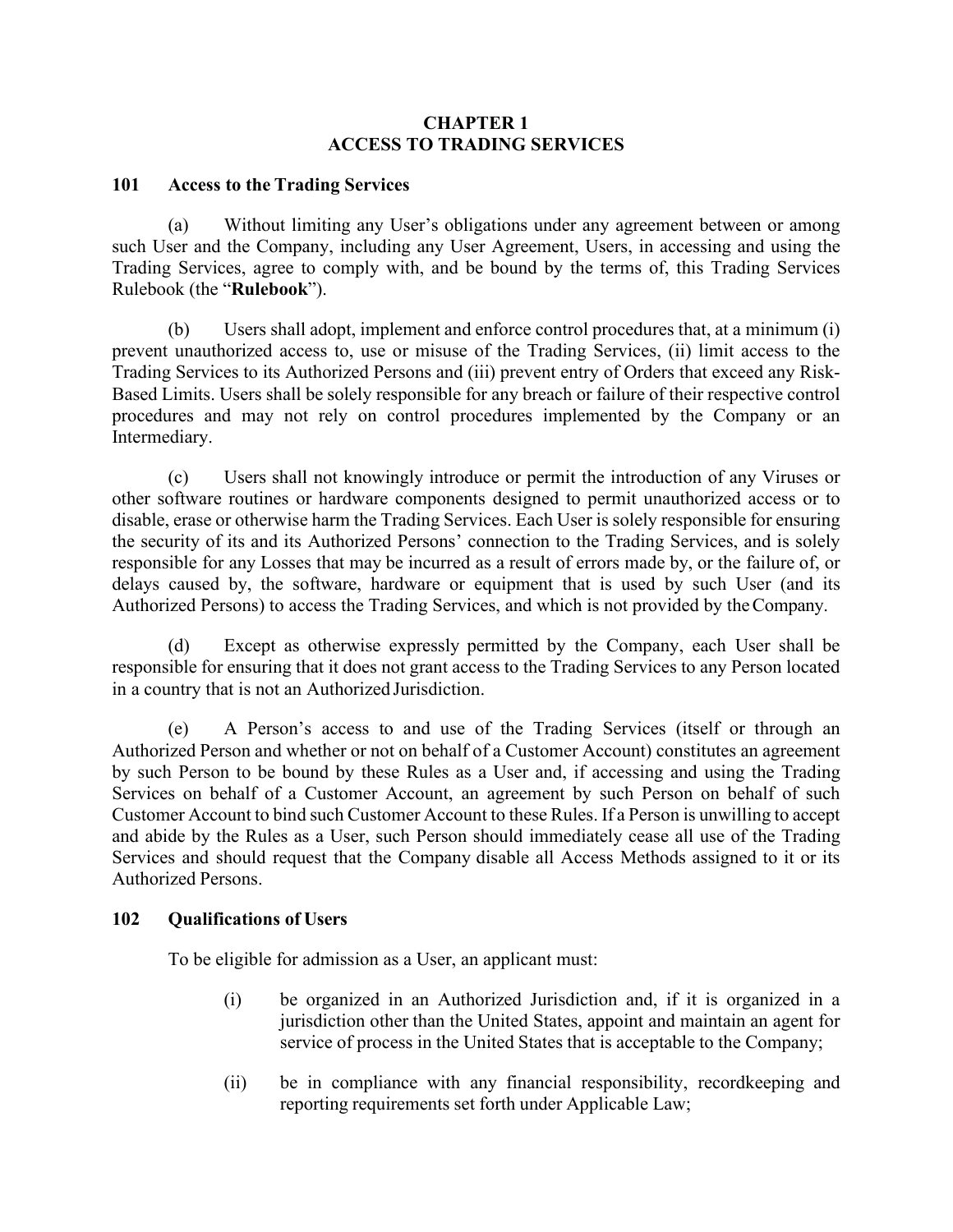- (iii) agree to abide by the Company Requirements, consent to the Company's monitoring with respect to trading activities effected on or through the Trading Services and cooperate promptly and fully with the Company in any investigation, inquiry, audit or examination regarding compliance with the Company Requirements; and
- (iv) at all times maintain a customer relationship with an Intermediary, or ensure any applicable Customer Account(s) maintains a customer relationship with an Intermediary, and retain in force an Intermediary Commitment by such Intermediary in respect of transactions on the Anonymous Trading Protocol and any other applicable portion of the Trading Services.

# <span id="page-4-0"></span>**103 Trading Privileges**

Subject to the requirements and procedures set forth in this Chapter 1 and any User Agreement, Trading Privileges shall be offered to Users, subject to any limitation, restriction or revocation from time to time imposed on a User or its Authorized Persons by the Company. Trading Privileges are non-transferable, non-assignable and may not be sold or leased.

## <span id="page-4-1"></span>**104 Limitations**

Upon notice that an Intermediary has revoked its Intermediary Commitment to a User, the right of such User and its Authorized Persons to access the Anonymous Trading Protocol, and any other impacted portion of the Trading Services, will be terminated immediately.

## <span id="page-4-2"></span>**105 Application of Rules and Jurisdiction**

Any Person initiating or executing a transaction pursuant to the Rules, directly or through a User, consents to abide by the decisions of the Company in accordance with these Rules.

(b) Any User or Authorized Person whose right to access the Trading Services or any portion thereof is revoked or terminated will remain bound by the Rules and Applicable Law, in each case to the extent applicable, with respect to any and all matters arising from, related to, or in connection with, the status, actions or omissions of such User or Authorized Person in respect of or arising out of its use of the Trading Services prior to such revocation or termination.

## <span id="page-4-3"></span>**106 Trading Fees**

(a) Each User or Customer Account, as applicable, shall pay to the Company such fees as are in effect from time to time (the "**Trading Fees**") in conjunction with the execution of transactions on or through the Trading Services. Such Trading Fees may be in the form of spreads or similar price differentials on transactions executed on the Trading Services and/or monthly subscription-based fees for access to and use of the Trading Services or portion thereof, as may be agreed between a Customer and the Company. The Company may, at any time, modify any or all of the Trading Fees; provided, that any increases in Trading Fees will become effective twenty (20) days after the Company has provided notice to the Users except where otherwise agreed between the Company and such User.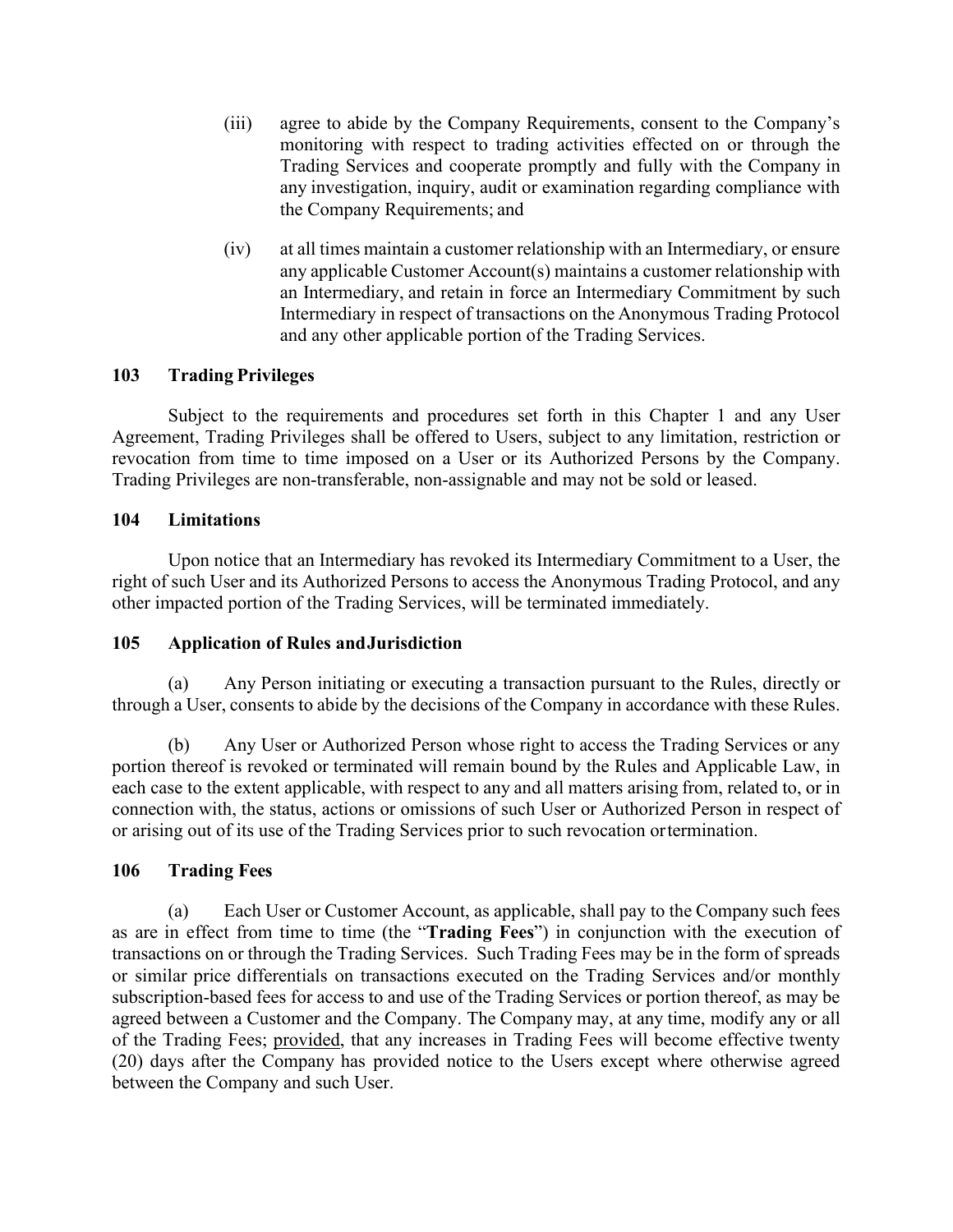(b) The Company shall not be responsible for, nor have any obligation with respect to, the payment of any sales, use, goods and services, value added, transfer, property or other taxes, any tax in the nature of a withholding tax, and any duty or duties payable in respect of Trading Fees or any part thereof and/or the provision of the Trading Services, or otherwise (excluding any taxes imposed on the net income of the Company).

### <span id="page-5-0"></span>**107 Modifications to the Trading Services**

The Company shall have sole discretion and control over, and the right to modify at any time, the Trading Services' functionality, configuration, appearance and content, including without limitation: (i) the selection of Products or transactions generally available on or though the Trading Services; (ii) the parameters and protocols by which Orders are placed, routed, matched or otherwise processed by the Trading Services; and (iii) the availability of the Trading Services or portion thereof with respect to particular Products or transactions at any particular times or locations. The Company shall endeavor to provide reasonable advance email notice to the Users in the event that such a modification requires technological, operational or systems changes by the Users.

# **CHAPTER 2 BUSINESS CONDUCT**

#### <span id="page-5-2"></span><span id="page-5-1"></span>**201 Duties and Responsibilities of Users and Authorized Persons**

- (a) Each User and each Authorized Person shall:
	- (i) use the Trading Services and effect transactions in Products in a responsible manner and not for any improper purpose;
	- (ii) use the Trading Services only to conduct business that issubject to the Rules and in a manner consistent with the Rules and Company Requirements;
	- (iii) comply with the Rules and CompanyRequirements and act in a manner consistent with the Rules and Company Requirements;
	- (iv) comply with the requirements established by the applicable Intermediary in relation to transactions on the ATS or other Trading Service, as applicable;
	- (v) observe high standards of fair dealing and just and equitable principles of trade while conducting or seeking to conduct any business on or with respect to the Trading Services;
	- (vi) not knowingly mislead or conceal anymaterial fact or matter in any dealings or filings with the Company;
	- (vii) cooperate promptly and fully with the Company in any investigation or inquiry by the Company regarding compliance with the Rules and Company Requirements; and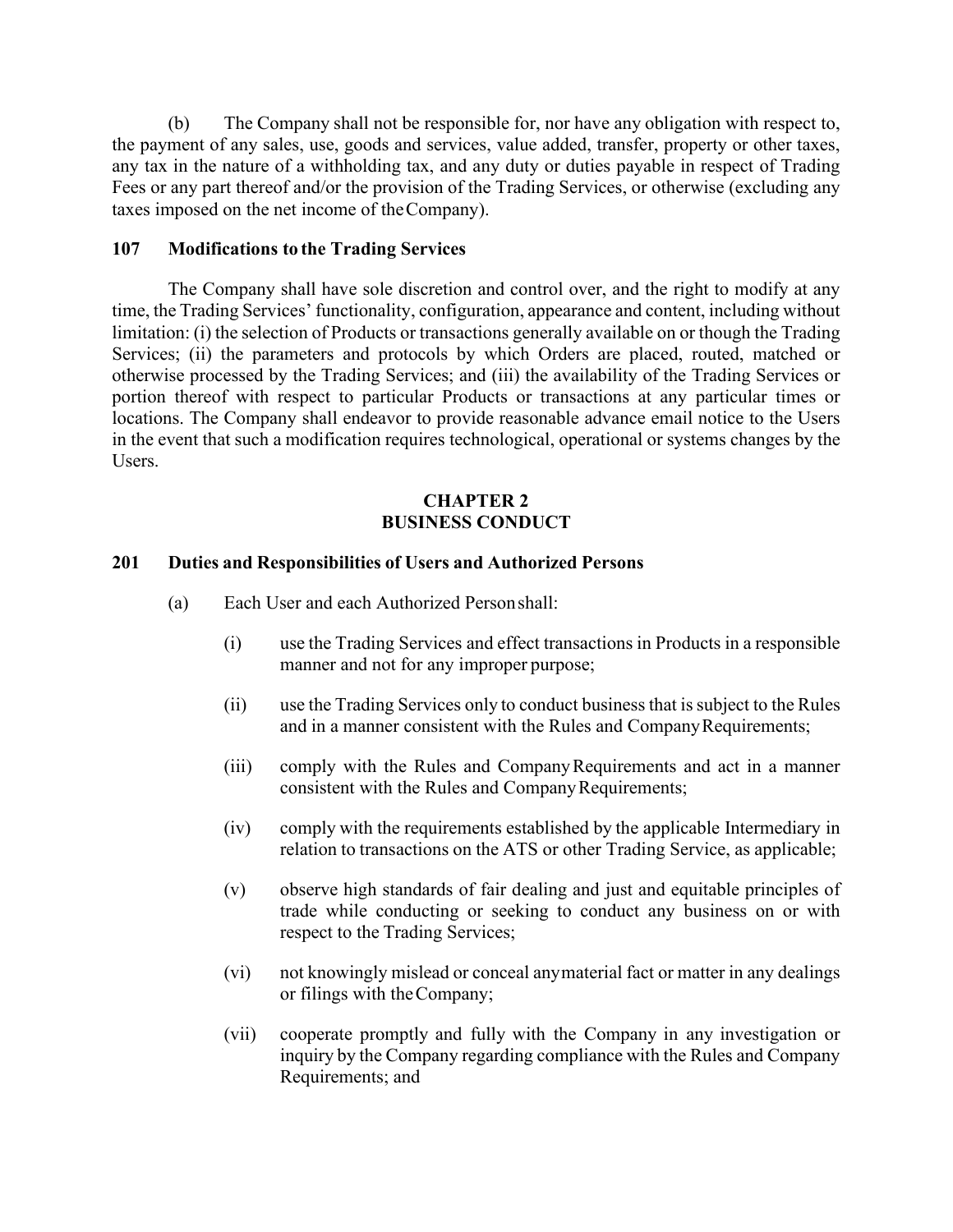- (viii) keep all Access Methods, account numbers and passwords related to the Trading Services confidential.
- (b) No User or Authorized Personshall:
	- (i) take action or direct another to take action based on nonpublic information regarding Orders, however acquired; provided that the mere statement of opinions or indications of the price at which a market mayopen or resume trading does not constitute a violation of this Rule;
	- (ii) make any fraudulent or misleading communications or engage in any fraudulent act or any scheme to defraud, deceive, trick or mislead in connection with or related to its use of the Trading Services;
	- (iii) manipulate or attempt to manipulate the market in anyProduct in connection with or related to its use of the Trading Services;
	- (iv) engage in conduct in violation of the Rules or the rules of anyRegulatory Authority in connection with or related to its use of the Trading Services;
	- (v) knowinglyenter, or cause to be entered, Orders into or through the Trading Services other than in good faith for the purpose of executing bona fide transactions; or
	- (vi) make any knowing misstatement of a material fact to the Company orany officer of the Company.

(c) Each User shall employ practices to monitor and enforce compliance with its internal risk limits. Subject to the limitations set forth in any Error Trade Policy, including Rule 306 hereunder, each User or Customer Account, as applicable, shall be responsible for all Orders and transactions effected on the Trading Services and the settlement thereof by or for the account of such User or Customer Account. Each User shall be responsible for all Orders and transactions effected on the Trading Services by any Person using its Access Methods, except for transactions effected by third parties if the relevant Access Method (i) was obtained by such third party directly from the Company or (ii) was not terminated by the Company within one (1) Business Day following its receipt of a written request from such User to terminate such Access Method.

## <span id="page-6-0"></span>**202 Minimum Financial and Related Reporting Requirements**

Each User must notify the Company immediately upon becoming aware that it fails to satisfy minimum financial requirements applicable to such User and established pursuant to Applicable Law and shall immediately cease using the Trading Services absent Company's express consent/permission.

## <span id="page-6-1"></span>**203 Information RegardingOrders**

Each User or other Person receiving any information through the Trading Services shall not redistribute such information other than to the extent and in the manner as may be expressly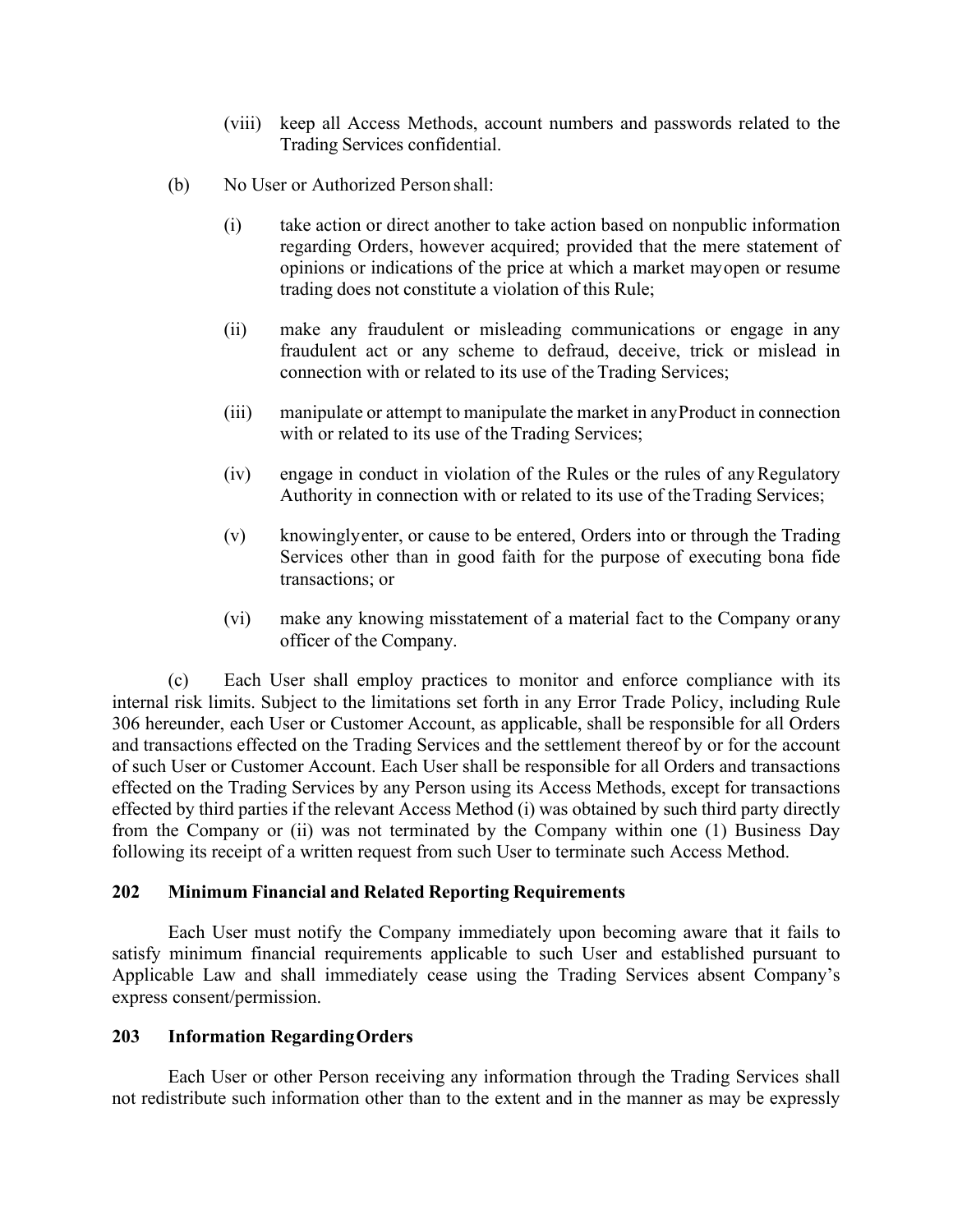permitted by the Company in writing from time to time. The foregoing limitation shall not apply, with respect to a particular User, to its User Data.

#### **CHAPTER 3 TRADING PRACTICES**

#### <span id="page-7-1"></span><span id="page-7-0"></span>**301 Acts Detrimental to Company Prohibited**

No User or any of its Authorized Persons shall intentionally engage in any act that could reasonably be expected to be detrimental to the Company or access the Trading Services in any way which could reasonably be expected to bring disrepute upon the Company. Without limiting the generality of the foregoing, it shall be deemed an act detrimental to the Company to (i) permit unauthorized use of the Trading Services; (ii) assist any Person in obtaining unauthorized access to the Trading Services; (iii) trade on the Anonymous Trading Protocol or other applicable portion of the Trading Services without an agreement and an established account with an Intermediary; (iv) alter the equipment associated with the Trading Services (except with the Company's consent); (v) interfere with the operation of the Trading Services; (vi) intercept or interfere with information provided thereby; or (vii) in any way use the Trading Services in a manner contraryto the Company Requirements.

#### <span id="page-7-2"></span>**302 Violative Pre-Execution Communication Prohibited**

No User or Authorized Person may engage in any pre-execution communication for an illegal purpose or in violation of Applicable Law.

#### <span id="page-7-3"></span>**303 Risk-BasedLimits**

Each Intermediary may establish Risk-Based Limits for one or more Products as between a User and such Intermediary and may grant exemptions from Risk-Based Limits in certain circumstances. Prior to entering any Order, each User shall take reasonable steps not to exceed the Risk-Based Limits established by the applicable Intermediary.

# <span id="page-7-4"></span>**304 U.S. Treasury Hedging**

All spread-based Corporate or Municipal Bonds traded on or through the Trading Services will trade against a reference benchmark U.S. Treasury bond. The Company will offer Authorized Traders the ability to hedge the interest rate component of spread-based transactions. The Company shall endeavor to follow standard market convention for the particular U.S. Treasury benchmark for each Corporate or Municipal Bond traded for which such hedging is offered. The Company shall take commercially reasonable efforts to ensure that U.S. Treasury bond pricing and execution is received from a widely accepted liquidity provider. Execution details will be appropriately provided to Authorized Traders choosing a delayed spot time (Trumid acts as a broker-dealer in a riskless principal capacity when hedging corporate trades and, depending upon the quality of the U.S. Treasury execution, may capture added revenue). Each Authorized Trader of a User shall be required to affirmatively change its preference whether to spot or cross U.S. Treasurys before entering a spread-based Order. Any decision of such Authorized Trader to spot or cross U.S. Treasurys shall be binding on the applicable User.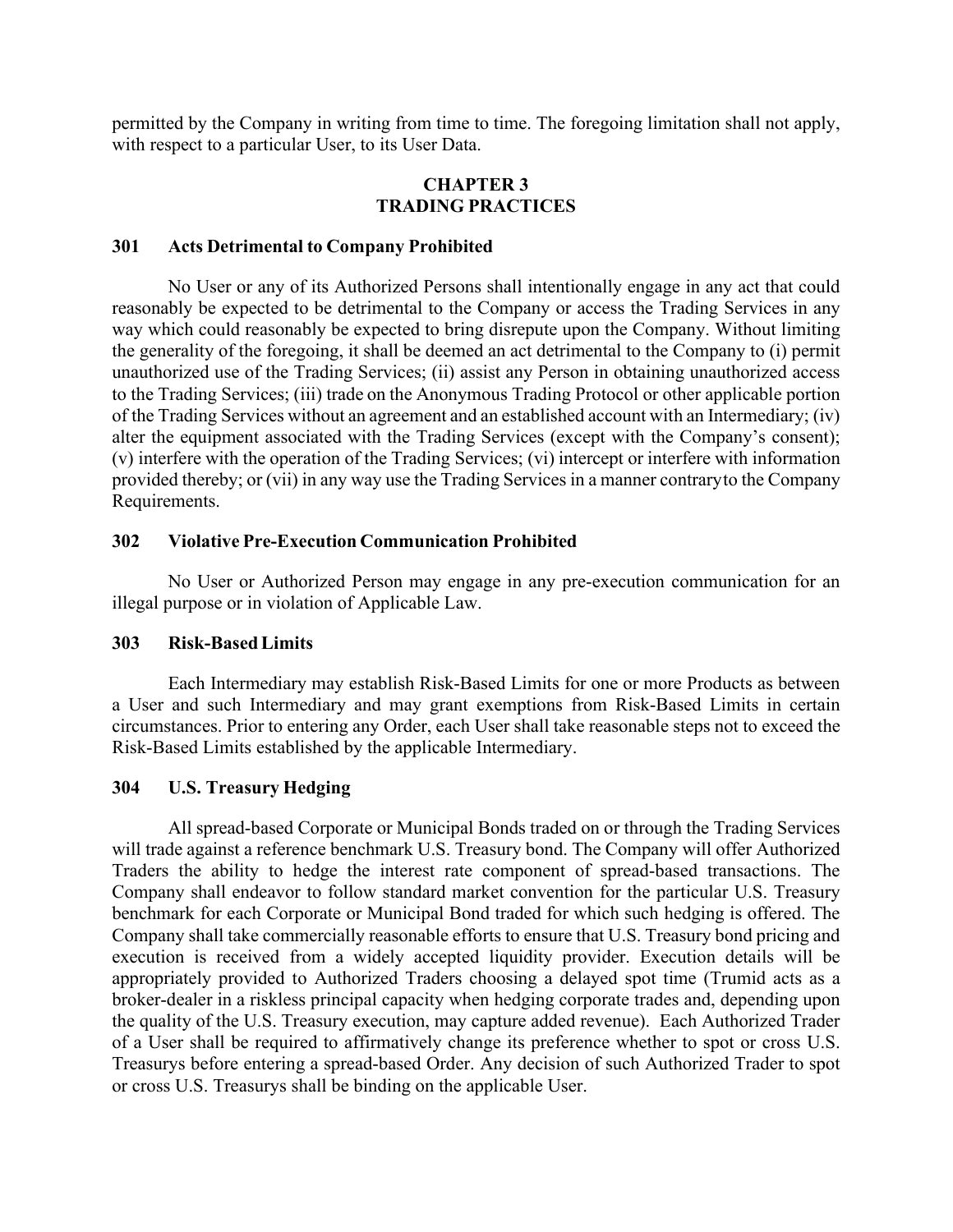# <span id="page-8-0"></span>**305 Trade Confirmations**

The economic terms specific to a transaction agreed by Users, for itself or on behalf of its Customer Accounts, shall be reflected in a written communication (the "**Trade Confirmation**") sent to each such User by the applicable Intermediary or disclosed counterparty, as applicable.

# <span id="page-8-1"></span>**306 Trade Cancellations and Adjustments; Error Trade Policy**

(a) Error Trade Policy. The Company may cancel any ATS trade that it determines would be detrimental to market integrity. All determinations of the Company to cancel a trade, or to decline to cancel a trade, shall be final, and the Company shall not have any liability for Losses arising out of determinations made by the Company pursuant to this Rule, notwithstanding the limitations on liability otherwise set forth in Rule 608. For clarity, Trumid may not have the ability to cancel any User trade entered into outside of the ATS, including any trade entered into through the Attributed Trading Protocol, and the cancellation of such trades may require the express consent of any counterparty thereto.

(b) Determination to Review a Trade. The Company may determine to review an ATS trade based on its independent analysis of market activity or upon request for review by a User. A request for review must be made within 15 minutes of the execution of the trade, and the Company shall determine whether to review a trade promptly after such request has been received. In the absence of a timely request for review, the Company may determine, in its sole discretion, whether a trade shall be subject to review. In determining whether a trade shall be subject to review, the Company may consider the prevailing market conditions, the release of significant news, and other facts and circumstances which the Company deems relevant. The Company's decision to review a trade shall not require that it review another trade, including trades that occurred under similar market conditions. Upon deciding to review a trade, the Company will promptly issue an alert to involved Users indicating that the trade is under review. If the Company accepts a request for review, the Company shall complete such review within one Business Day after it accepts such request unless it notifies involved Users that it is unable to complete its review during this time period.

(c) Liability for Cancelled Trades. A Person responsible for an Order that results in a cancelled trade may be liable for the reasonable out-of-pocket Losses incurred by a Person whose trade was cancelled.

(d) Trade Cancellation Procedures. Upon a determination by the Company that a trade shall be cancelled, that decision will be implemented. The cancelled trade shall be reflected as cancelled in the Company's official records and, if applicable, shall be reported by the Company to the applicable Intermediary.

(e) Trading Services Malfunctions and Employee Errors. If a User believes that an Order was incorrectly displayed, executed and/or reported, it may request review of the Order and any resulting transaction. Upon receipt of such a request for review, the Company will review its records to determine if the Order was correctly displayed and/or executed by the Trading Services. If, as a result of that review, the Company determines that a mistake occurred as a result of a malfunction in the Trading Services or as a result of an error by an employee of the Company, the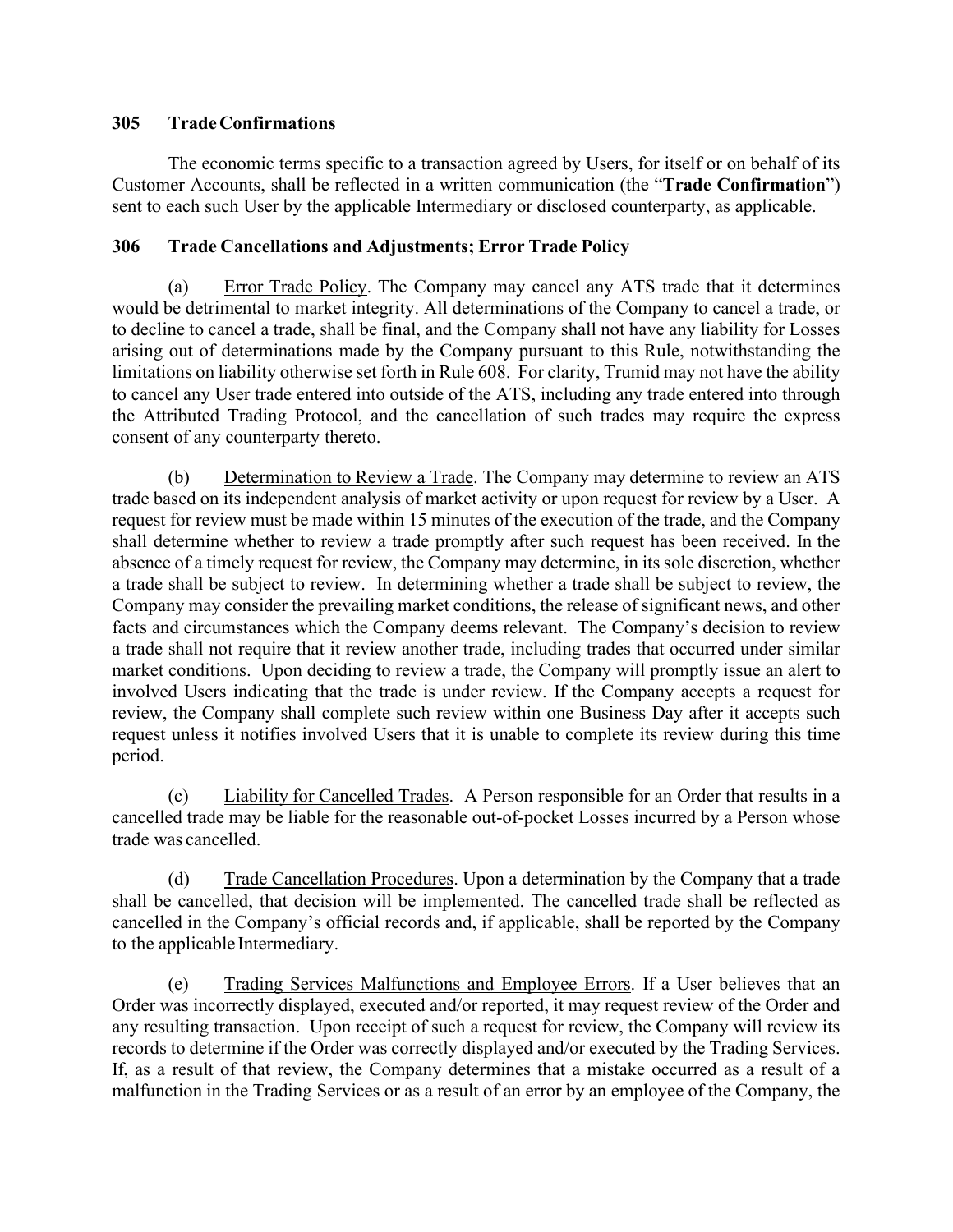transaction will be canceled or adjusted, as appropriate, but the Company shall not be liable therefor except as provided in Rule 608. The Company will document in writing all requests for review, the time and manner in which it reviewed its electronic audit trail and other information in response to the request, the outcome of that review, and any action taken by the Company in response to that review. A decision by the Company to cancel a trade will be made as soon as practicable, and the Company shall notify Users and the applicable Intermediary of any such decision.

- (f) Alternative Resolution by Agreement of Parties.
	- (i) With the approval and through the facilitation of the Company, parties to a trade that is under review may instead mutually agree to cancel or adjust the price of the trade.
	- (ii) Subject to clause (i) and through the facilitation of the Company, parties to a trade that is canceled or that has had its price adjusted may mutually agree to a cash adjustment.
	- (iii) Any cancellation or adjustment made pursuant to this paragraph (f) shall be reported immediately to the applicable Users by the applicable Intermediary or Intermediaries. The parties shall maintain a record of such cancellation or adjustment.

(g) Trade Rejections. Users shall promptly inform the Company if they receive a Trade Confirmation they believe to be in error. No User may reject or "DK" any transaction executed on the Trading Services without the prior approval of the Company.

## <span id="page-9-0"></span>**307 Delays and Cessation of Trading**

The Company may, in its reasonable judgment and without liability to any User, Authorized Trader or other party, delay the commencement of any Trading Swarm or cease an ongoing Trading Swarm if news or events warrant such action. Any such delay or cessation of a Trading Swarm shall be electronically communicated as soon as is practicable, to the extent possible, to all Authorized Traders.

#### **CHAPTER 4 TERMINATION, LIMITATION OR SUSPENSION OF ACCESS**

## <span id="page-9-2"></span><span id="page-9-1"></span>**401 Determinations of the Company**

The Company may decide to suspend, limit or terminate a User's or Authorized Person's right to access the Trading Services. Any such decision by the Company (x) shall be made in a non- discriminatory manner, (y) will be the final action of the Company and (z) will not be subject to appeal.

## <span id="page-9-3"></span>**402 Responsibilities after Termination**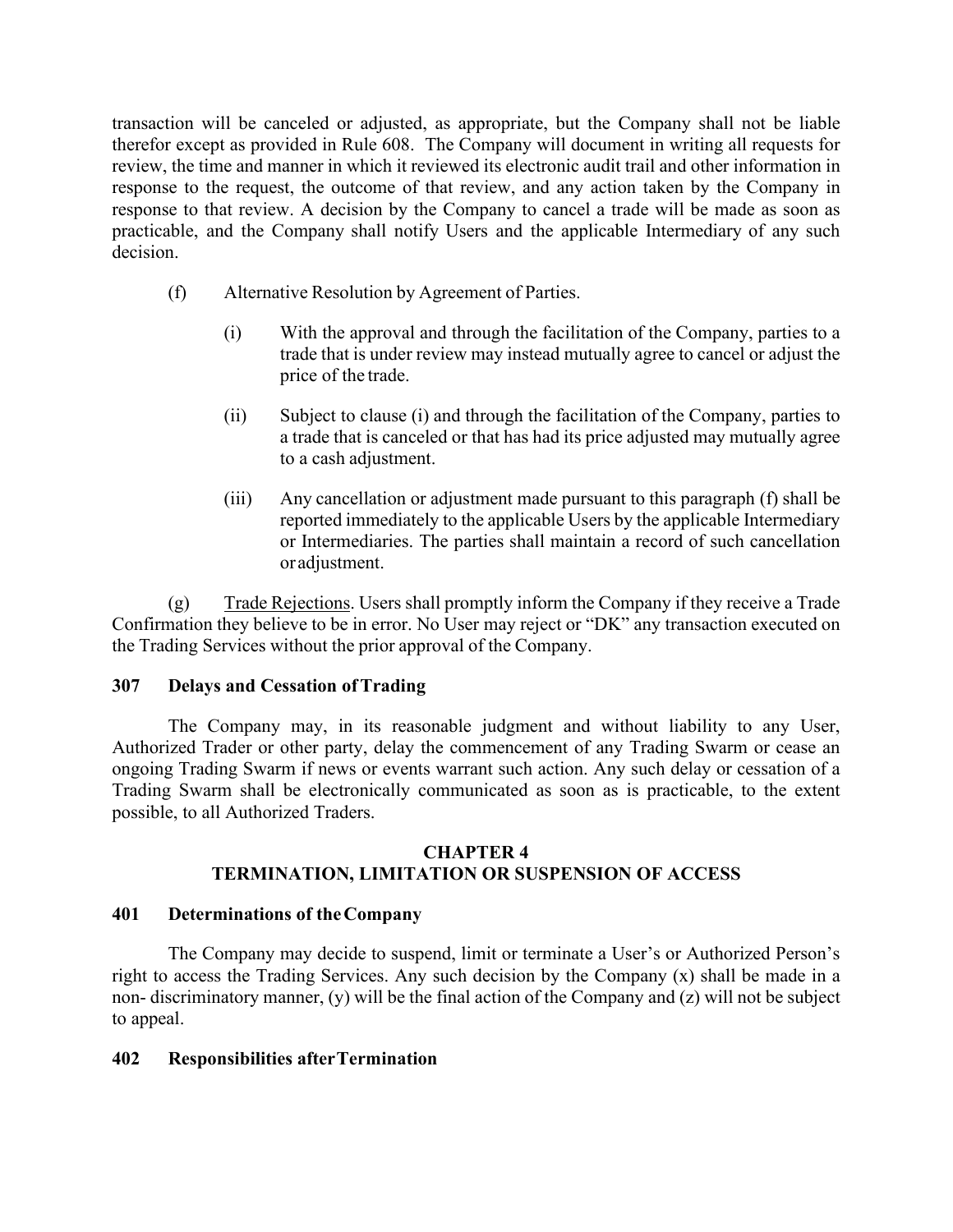When the right of a User or Authorized Person to access the Trading Services is terminated, all of its rights will terminate. Any suspension or termination of access rights will not relieve the User (as to itself or any Customer Account, as applicable) or any Authorized Trader of its obligations under the Rules to perform any transactions entered into before the suspension, or for any Company fees, costs, or charges incurred prior to termination.

## **CHAPTER 5 INTERMEDIARIES**

#### <span id="page-10-1"></span><span id="page-10-0"></span>**501 Relationship withIntermediary**

(a) Each User (on behalf of itself or a Customer Account, as applicable) of the Anonymous Trading Protocol must obtain prior authorization from the Intermediary that will guarantee such User's transactions on the Anonymous Trading Protocol, subject to applicable Risk-BasedLimits.

(b) From the time that an Intermediary has provided the Company with evidence reasonably satisfactory to the Company of a written agreement with a User pursuant to which (x) such User has engaged such Intermediary to act as a counterparty in respect of Anonymous Trading Protocol trades, and (y) such Intermediary has made an Intermediary Commitment to such User and will act as counterparty to such User's Anonymous Trading Protocol transactions (subject to applicable Risk- Based Limits) to the earlier of the time that (A) such User provides the Company with written notice of the termination of its agreement with such Intermediary or its desire not to engage such Intermediary to act as a counterparty to trades arising from the Anonymous Trading Protocol, or (B) such Intermediary provides notice to the Company of its revocation of its Intermediary Commitment to such User or the termination of its relationship with such User, and in any case, the Company has taken, in accordance with the applicable Intermediary Agreement, the steps necessary to ensure that such User is unable to enter into transactions on the Anonymous Trading Protocol, such Intermediary shall be responsible for all broker to customer obligations to such User, including supervision of trading or investment activity in any account, suitability determinations, extensions of credit, the suitability of trading on margin, preparation of account statements, disclosure of the fees and expenses charged to such User, execution of Orders, settlement and clearance, receipt and delivery of funds and securities, including any U.S. Treasury hedges, in accordance with and pursuant to the applicable Intermediary Agreement in respect of trades arising from the Anonymous Trading Protocol to which such User is a party.

(c) An Intermediary may, upon written notice to the Company, revoke its Intermediary Commitment to a User. Such Intermediary Commitment will remain in effect for all transactions for which Orders were submitted to the Anonymous Trading Protocol prior to the Company having taken, in accordance with the applicable Intermediary Agreement, the steps necessary to ensure that the User is unable to enter into transactions on the Anonymous Trading Protocol. Upon the effectiveness of the revocation of an Intermediary Commitment given pursuant to this Rule 501(c), the right of the User to enter into transactions on the Anonymous Trading Protocol will be automatically terminated. No revocation of an Intermediary Commitment by an Intermediary to a User shall terminate or otherwise modify such User's obligations with respect to any transactions executed prior to the Company's effectuation of such revocation.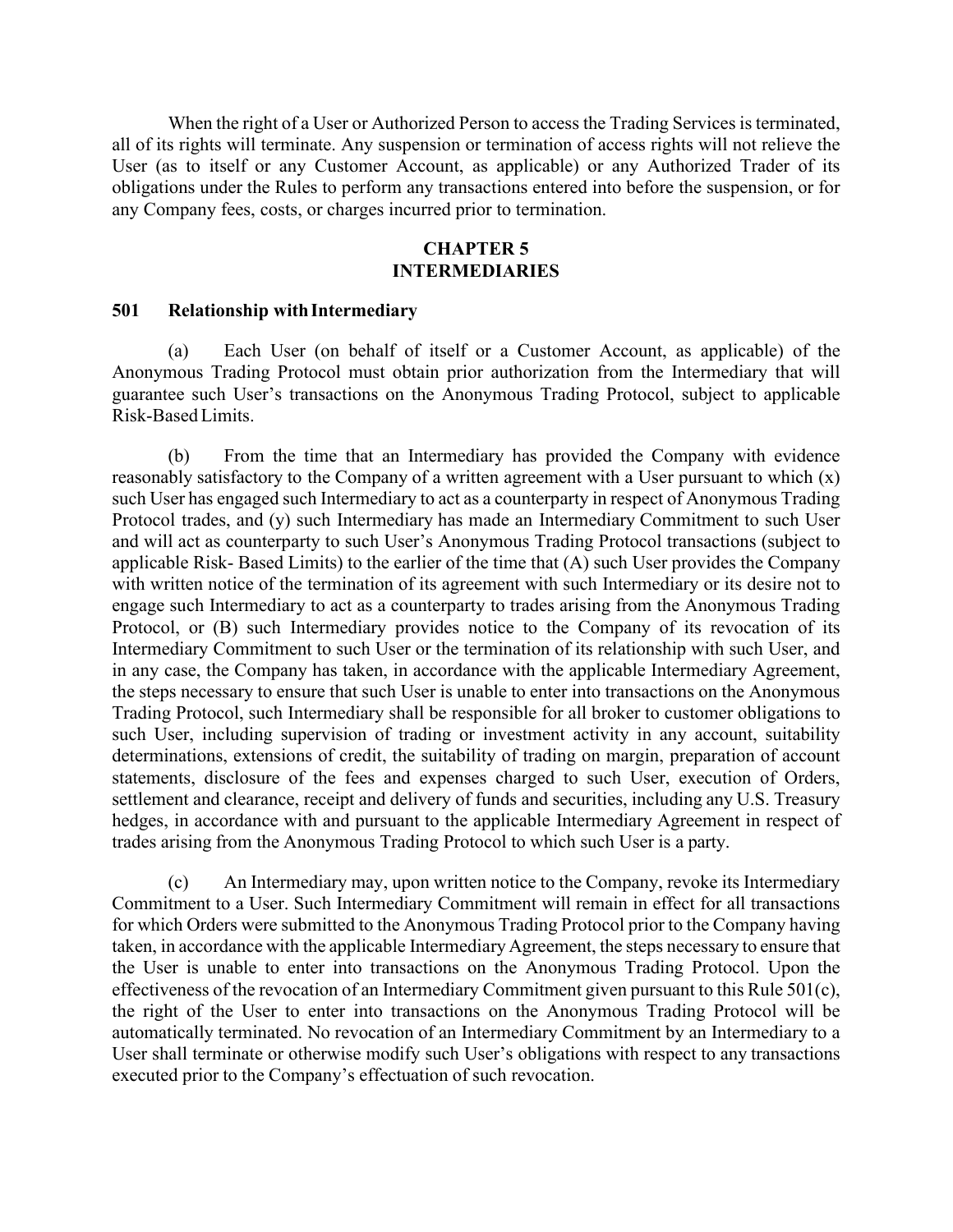(d) In the event that an Intermediary's customer relationship with a User or Customer Account has terminated or the Intermediary has revoked its Intermediary Commitment to such User or Customer Account (as contemplated by Rule 501(c)), such User and Customer Account will immediately notify Company of such termination or revocation and cease activities on the Anonymous Trading Protocol. Such User and/or Customer Account will no longer be permitted to enter into transactions on the Anonymous Trading Protocol unless and until such User and/or Customer Account enters into a contractual relationship with another Intermediary in respect of transactions on the Anonymous Trading Protocol in accordance with this Rule 501. No termination of the Intermediary's customer relationship with a User, or the applicable User Agreement, shall terminate or otherwise modify such User's and/or Customer Account's obligations with respect to any transactions executed prior to the Company's revocation of such User's or Customer Account's Trading Privileges.

#### **CHAPTER 6 MISCELLANEOUS**

#### <span id="page-11-1"></span><span id="page-11-0"></span>**601 Company Intellectual Property; Proprietary Data and Information;Transaction Data**

(a) Each User hereby acknowledges and agrees, on behalf of itself and each of its Affiliates, that, as between the Company and Users, the Company owns and shall retain all right, title and interest in and to the Trading Services, any other systems or services provided by the Company, or any services, data, equipment or facilities used to support such systems or services and all components thereof, including without limitation all related applications, all application programming interfaces, user interface designs, data, software and source code and any and all Intellectual Property Rights therein, including without limitation all Intellectual Property Rights in or to the Trading Services and all other related proprietary rights of the Company and/or any of its Affiliates (collectively, with any and all enhancements, corrections, bug fixes, updates and other modifications to any of the foregoing and any and all data or information of any kind, other than a User's Proprietary Data and Information and User Data, transmitted by means of any of the foregoing, "Company Intellectual Property"). Each User, on behalf of itself and each of its Affiliates, further acknowledges and agrees that the Company Intellectual Property is the exclusive, valuable and confidential property of the Company. Each User, on behalf of itself and each of its Affiliates, further acknowledges and agrees that the Company Intellectual Property and Company Proprietary Data and Information are not intended to create or maintain, and do not serve the purpose of the creation or maintenance of, a master file or similar database of security descriptions, reference or identification or serial numbers, or related information ("security master file") for User or any third party recipient. Each User acknowledges and agrees that it shall not, and shall not permit its Affiliates to, reverse engineer, copy, store, bug fix, correct, update, transfer, reproduce, republish, broadcast, create derivative works based on (in whole or in part), or otherwise modify (or any action similar to the foregoing), in any manner, all or any part of the Trading Services or the Company Intellectual Property or Company Proprietary Data and Information. Each User further agrees to, and to cause each of its Affiliates to, keep the Company Intellectual Property and Company Proprietary Data and Information confidential and not to transfer, rent, lease, loan, sell or distribute, directly or indirectly, all or any portion of the Trading Services or any Company Intellectual Property or Company Proprietary Data and Information. Each User acknowledges and agrees that it shall not, and shall not permit its Affiliates to, create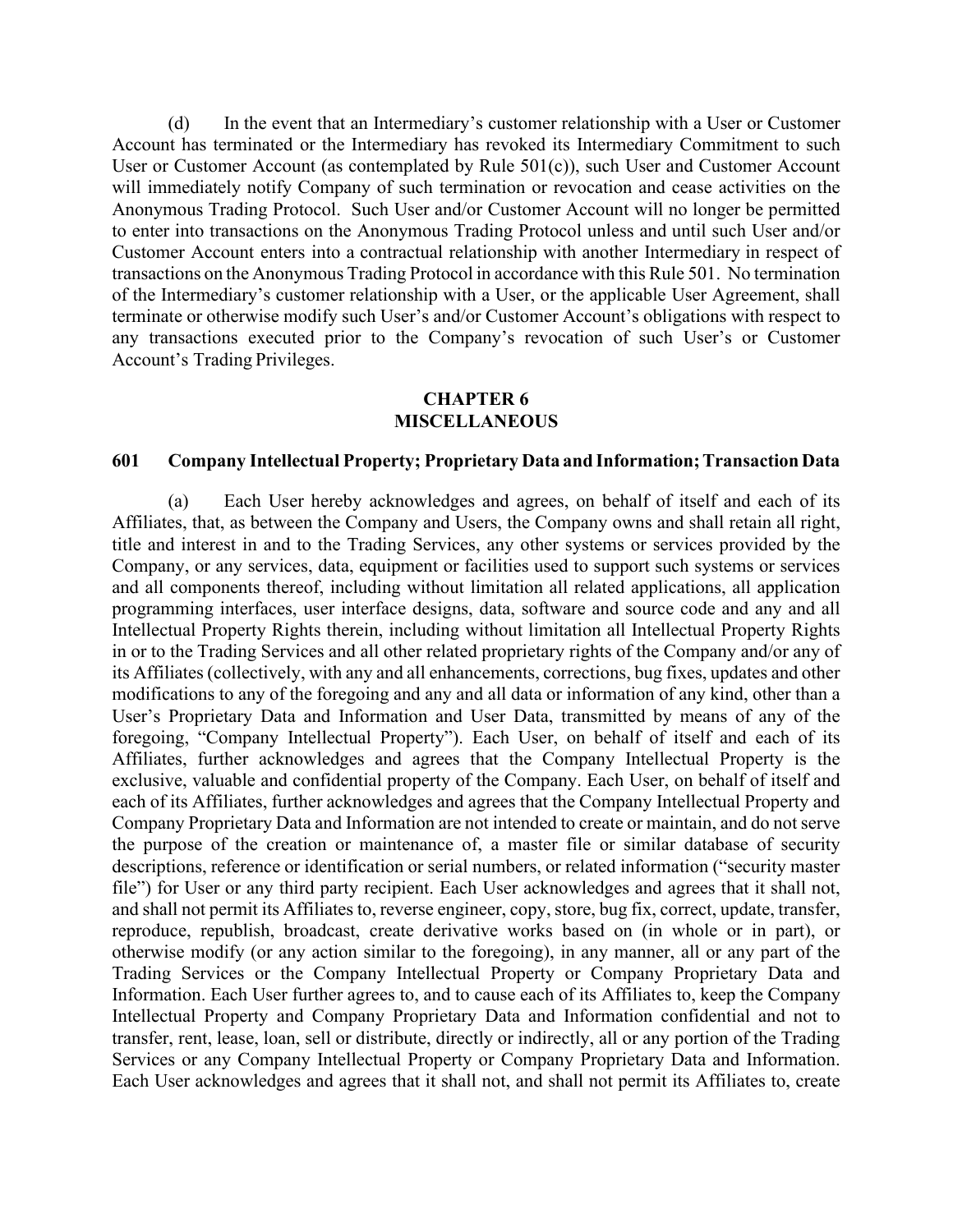any security master file (as described above) based on (in whole or in part) Company Intellectual Property, Company Proprietary Data and Information, or Transaction Data.

(b) Each User and the Company shall maintain the other Person's Proprietary Data and Information in strict confidence and not disclose such information to third parties (including Affiliates, except as permitted herein for the Company) or use such information for any purpose whatsoever other than for the use or provision of the Trading Services. Each User and the Company each agrees to advise its employees, officers, directors or agents who may receive access to Proprietary Data and Information of their obligations to keep such information confidential, and each User and the Company shall be responsible for any unauthorized disclosures by its respective employees, officers, directors or agents.

(c) Each User, on one hand, and the Company, on the other hand, shall refrain from disclosing the Proprietary Data and Information of the other Person, except (i) with the consent of such other Person, (ii) to the extent required pursuant to any Applicable Law, (iii) pursuant to a subpoena, court order, audit or inquiry by a Regulatory Authority, (iv) as requested or legally required by any Regulatory Authority, (v) as is necessary to defend itself against any claim or proceeding brought against such Person or its Affiliates, (vi) to the applicable Intermediary or (vii) as otherwise permitted under these Rules and the applicable User Agreement; provided, that in the case of disclosure pursuant to this rule, prior notice of such disclosure shall be provided to the nondisclosing Person (if legally permitted) as soon as practicable in order to permit the non- disclosing Person to seek a protective order or take other appropriate action to safeguard the Proprietary Data and Information (it being agreed that if the non-disclosing Person is unable to obtain or does not seek a protective order and the receiving Person is legally compelled to disclose Proprietary Data and Information, such disclosure shall not be prohibited hereunder). Notwithstanding the foregoing, the Company may disclose User Proprietary Data and Information, subject to appropriate confidentiality requirements, (x) to its Affiliates and (y) to its managing members (or equivalent), officers, attorneys, auditors, other professional advisors, agents, suppliers and independent contractors to whom the provision of such information is necessary for purposes of performance of obligations under these Rules, the applicable User Agreement, or the operation of the Trading Services; provided, that in each instance, the Company shall be responsible for any unauthorized disclosures by its Affiliates, managing members (or equivalent), officers, attorneys, auditors, other professional advisors, agents, suppliers and independent contractors.

(d) The Company will not use any Proprietary Data and Information of any User other than for the purpose of fulfilling its regulatory obligations; provided, however, that the Company may use Proprietary Data and Information of a User for business or marketing purposes if the User consents to the Company's use of such Proprietary Data and Information. The Company may use and disclose to other Persons information (other than any User's identity or Proprietary Data and Information) that is displayed to all Users in the ordinary course in the operation of the ATS.

(e) Upon termination of an applicable User Agreement, each of such User and its Customer Accounts (if any), on the one hand, and the Company, on the other hand, shall promptly return to the other all Proprietary Data and Information of such other party; provided, that a party may retain such Proprietary Data and Information solely for its records if such party is required to do so by Applicable Law, including in accordance with such party's policies and procedures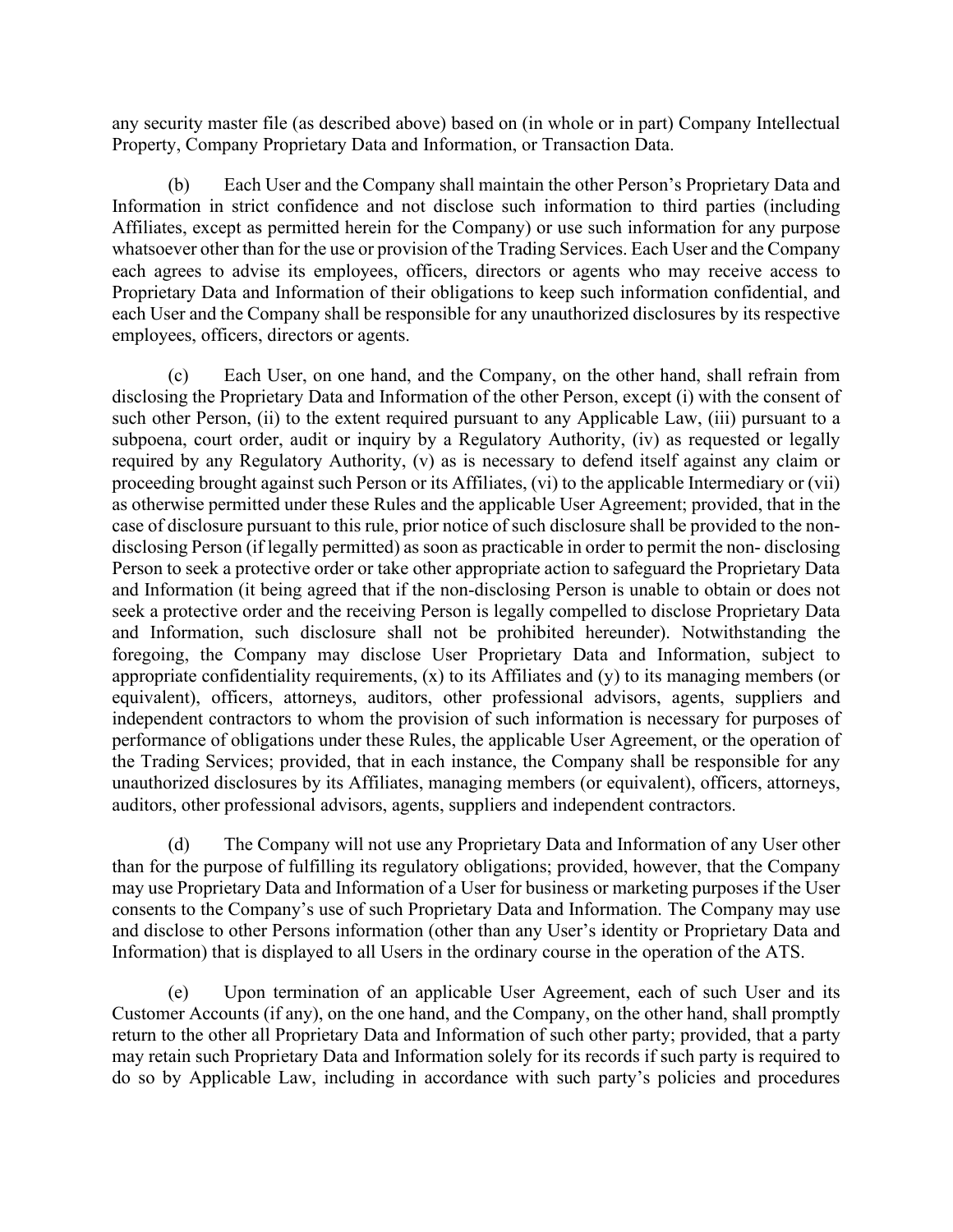reasonably designed to ensure compliance with Applicable Law, and continues to comply with this Rule 601 with respect to such materials or documents.

(f) The Company shall have no duty to disclose to any User or Customer Account any information, matter or fact relating to the use of the Trading Services by any other User, other than as required by Applicable Law.

(g) Subject to each User's rights in its User Data, the Company owns all Intellectual Property Rights in Transaction Data, and all derivative works (excluding User Data) based thereon. Users and other Persons affiliated with any of the foregoing (including Customer Accounts) may not distribute, sell or retransmit Transaction Data or Proprietary Data and Information of another Person to any third party without the consent of the Company; provided that (i) each User retains such rights as it may enjoy under Applicable Law with respect to User Data solely in the form such User Data was submitted to the Company by such User and (ii) a User shall be entitled to disseminate its own User Data through the normal course of business in a manner commonly practiced by like Persons as of the effective date of these Rules.

(h) Notwithstanding any other provision of this Rule 601, each User hereby grants the Company a non-exclusive, perpetual, transferable, world-wide and royalty-free license (without warranties of any kind, express or implied) to any and all rights as such User may have in and to User Data, including, but not limited to, the right to use User Data, in any manner, media and jurisdiction, for the benefit of the Company and/or its Affiliates, and to disclose User Data, in any manner, media and jurisdiction, solely on an aggregated basis that does not directly or indirectly identify any User, Authorized Person, Customer Account or counterparty. Except as may otherwise be permitted by this Rule 601, in any written agreement between the Company and such Person, or as may be required by Applicable Law, the Company shall not otherwise disclose User Data.

(i) Company Intellectual Property and Company Proprietary Data and Information are based on and obtained from sources believed to be accurate and reliable. However, because of the possibility of human and mechanical error as well as other factors, Company Intellectual Property and Company Proprietary Data and Information shall be covered by Rule 608 (limitation of liability; no warranties), which shall extend to the Company's licensors. For the avoidance of doubt, the Company (and its licensors) shall have no liability whatsoever to any User or any third party in respect of the Company's delivery or transmission of Company Intellectual Property and Company Proprietary Data and Information. Furthermore, the availability of Company Intellectual Property and Company Proprietary Data and Information shall not create any duty of care on the part of the Company (or its licensors).

(j) User acknowledges and agrees that provision by the Company of Company Intellectual Property and Company Proprietary Data and Information shall not (i) constitute a representation or warranty by or from the Company (or its licensors), (ii) be considered investment advice from the Company (or its licensors), and (iii) represent an offer to purchase or a solicitation of an offer to sell, nor shall it represent a recommendation or inducement to engage in, any securities or other investment transaction by the Company (or its licensors).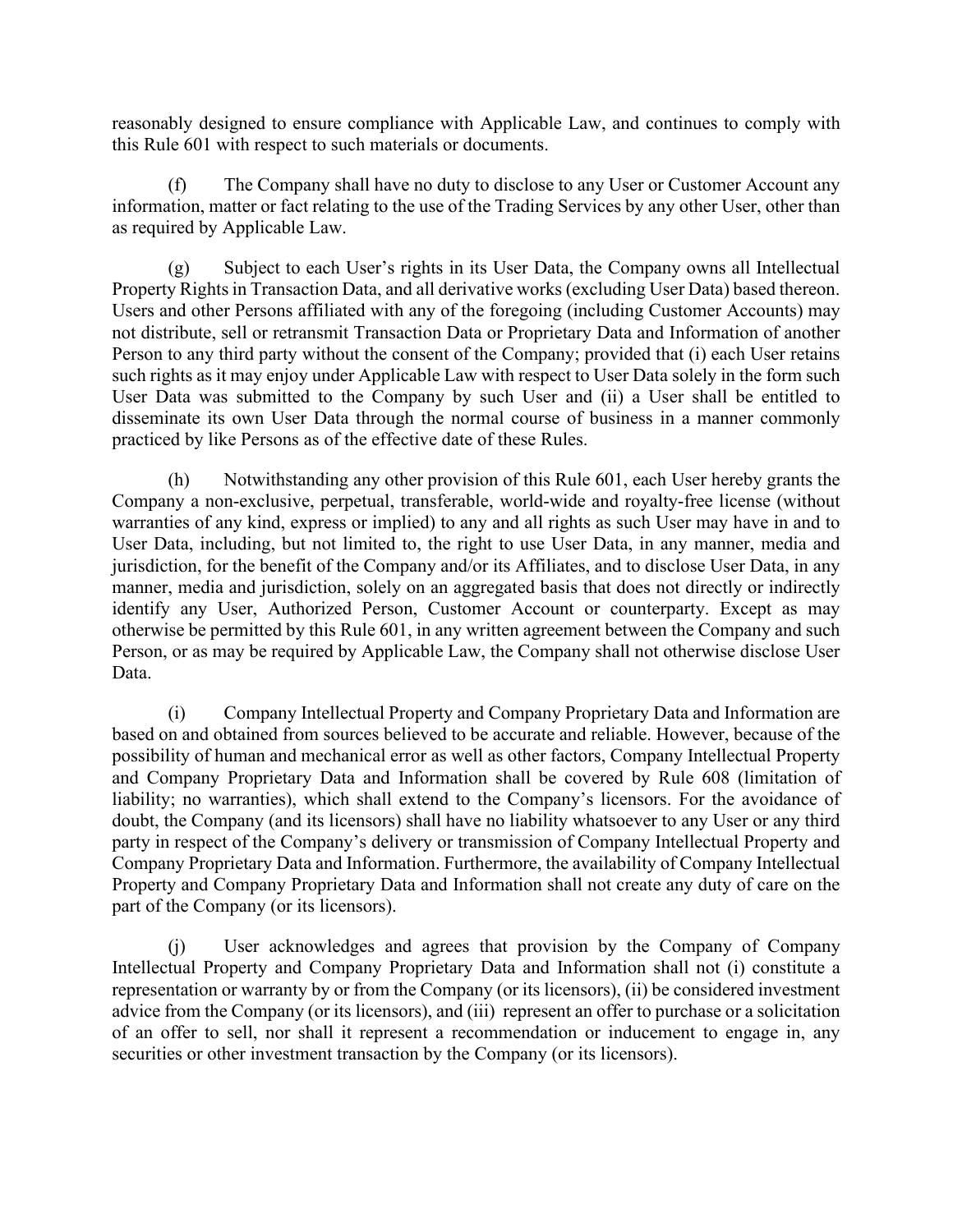(k) User acknowledges and agrees that, with respect to Company Intellectual Property and Company Proprietary Data and Information, (i) they are and shall remain Proprietary Data and Information of the Company (or its licensors); (ii) they are provided to User at User's request and for User's exclusive use; (iii) no proprietary or other rights are transferred to or acquired by User; and (iv) any misappropriation or misuse by User or its personnel shall cause serious injury to the Company (or its licensors), and that in such event, money damages may not constitute sufficient compensation to the Company (or its licensors), and the Company (or its licensors) shall have the right to injunctive relief in addition to any other legal or financial remedies to which the Company (or its licensors) are entitled.

(l) User acknowledges and agrees that (i) issuers of debt securities (including Corporate and Municipal Bonds, debentures, notes and commercial paper) referenced in Company Intellectual Property and Company Proprietary Data and Information may have, prior to assignment of any rating, agreed to pay fees to ratings agencies for the rating opinions and services rendered by the ratings agencies, from which the Company Intellectual Property and Company Proprietary Data and Information may be derived; and (ii) affiliations (including ownership) may exist between the ratings agencies or their officers, directors, affiliates, or owners and the rated entities.

(m) User acknowledges and agrees that the Company is not acting as a financial adviser to User, and that User will (i) not view or consider the Company Intellectual Property and Company Proprietary Data and Information to be statements of opinion and not statements of fact or recommendations to purchase, hold, or sell any securities; (ii) weigh the Company Intellectual Property and Company Proprietary Data and Information, at the most, as merely one factor in any investment decision made by or on behalf of User, and (iii) make its own study and evaluation of each security, and of each issuer and guarantor of, and each provider of credit support for, each security that it may consider purchasing, holding, or selling.

(n) User acknowledges and agrees that the Company Intellectual Property and Company Proprietary Data and Information may not reflect real-time information, that it may not reflect the most recent changes to ratings and other information, and that ratings may be revised or withdrawn after issuance. Users must refer to the official website or other data provided by specific ratings agencies for up-to-date information.

(o) Notwithstanding the provision of any applicable User Agreement or any other provision of this Rulebook, any breach by a User of its obligations under Rule 601 may cause the Company irreparable harm and damage and therefore agrees that, in addition to any other rights or remedies that may be available to the Company at law or in equity, the Company shall be entitled to seek appropriate injunctive relief, without the posting of any bond or security.

# <span id="page-14-0"></span>**602 Use of Third Party Providers**

From time to time a User may request or send instructions to the Company authorizing the Company to deliver or transmit such User's data (including User Data) and the data of its Customer Accounts, if applicable, to certain designated third party providers of such User. In this event, such User acknowledges and agrees that the Company shall have no liability whatsoever to such User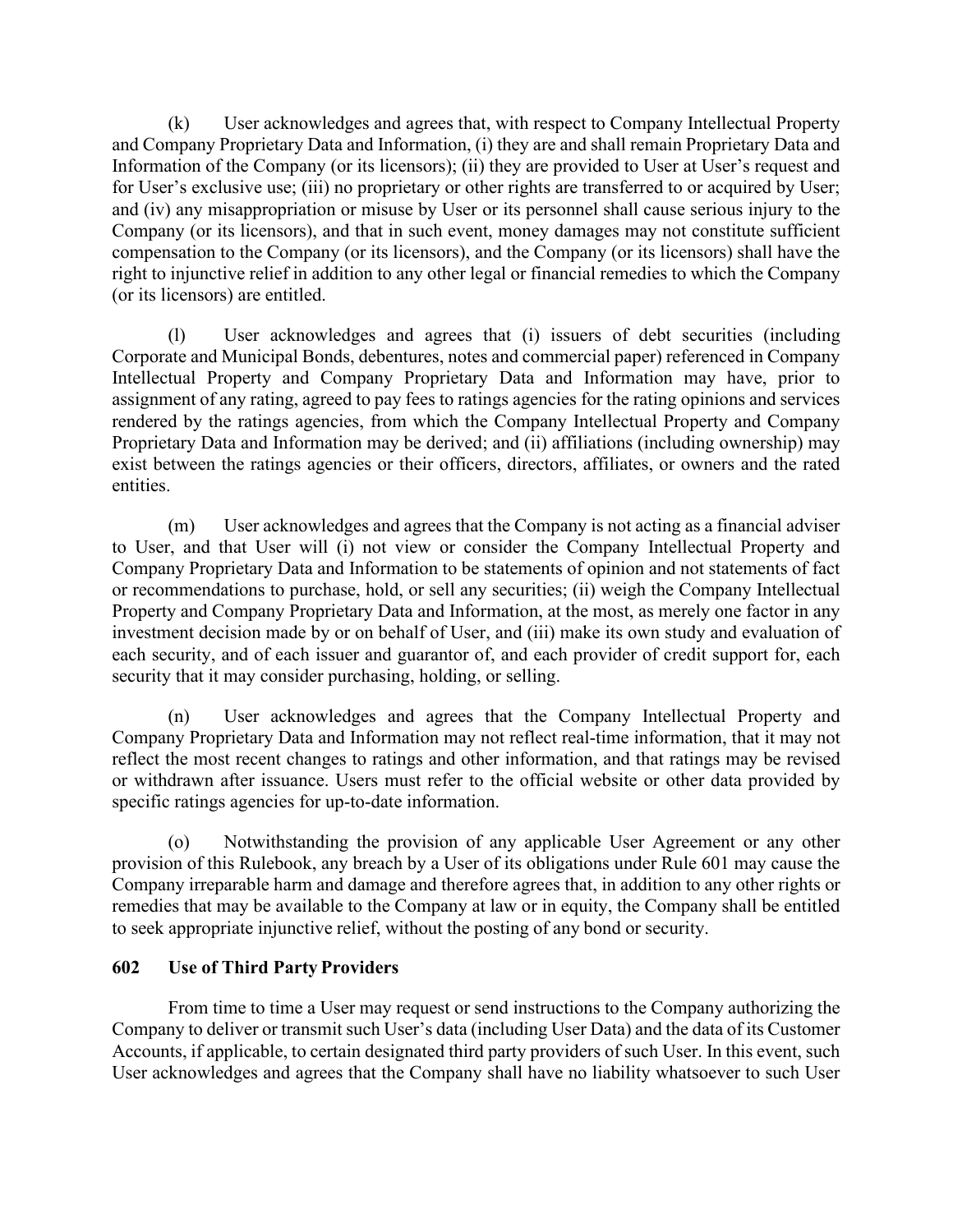or any third party in respect of such delivery or transmission or such providers' possession, access, use, misuse or protection of such data.

# <span id="page-15-0"></span>**603 Extension or Waiver of Rules**

The Company may, in its sole discretion, waive, or extend the time period for performing, any act or acts designated by the Rules, but only to the extent such waiver or extension is not inconsistent with Applicable Law.

# <span id="page-15-1"></span>**604 Effect of Amendment, Repeal or NewRule**

The Company may amend or repeal any Rule and/or adopt new Rules. Any such amendment or repeal of a Rule or adoption of a new Rule, shall, upon the effective date of such amendment, repeal or adoption, as applicable, be binding on all Persons doing business with the Company and, unless otherwise required by Applicable Law, all Products transactions entered into after such effective date. The Company will provide notice to each User of any such amendment, repeal or adoption at least twenty (20) days prior to the effective date of such amendment, repeal or adoption. Notice of any such amendment, repeal or adoption may be published on the Company's website. In such case, the Company will deliver a notification by email to the Users that such a notice has been published on the Company's website. Users are responsible for keeping informed of all such additions, modifications or clarifications when and as posted and notified.

# <span id="page-15-2"></span>**605 Signatures**

Rather than rely on an original signature, the Company may elect to rely on a signature that is transmitted, recorded or stored by any electronic, optical, or similar means (including but not limited to telecopy, imaging, photocopying, electronic mail, or electronic data interchange) as if it were (and the signature shall be considered and have the same effect as) a valid and binding original.

# <span id="page-15-3"></span>**606 Governing Law; LegalProceedings**

(a) The Rules, and the rights and obligations of the Company and all other Persons under the Rules shall be governed by, and construed in accordance with, the laws of the State of New York applicable to contracts executed and performed wholly within the State of New York without regard to any provisions of New York law that would apply the substantive law of a different jurisdiction.

(b) Subject to Rule 608(k), unless otherwise agreed by the Company and a User in such User's User Agreement or if required to be arbitrated under the auspices of FINRA, any action, suit or proceeding against the Company, its officers, directors, limited liability company members, employees, or agents, must be brought within one year from the time that a cause of action has accrued. Any such action, suit or proceeding, if not required to be arbitrated under the auspices of FINRA, shall be brought in the State or Federal courts located within the Borough of Manhattan in the City of New York. Each User expressly consents to the jurisdiction of any such court, waives any objection to venue therein, and waives any right it may have to a trial by jury. The Company and the Users agree that mailing of process or other papers in connection with any such action or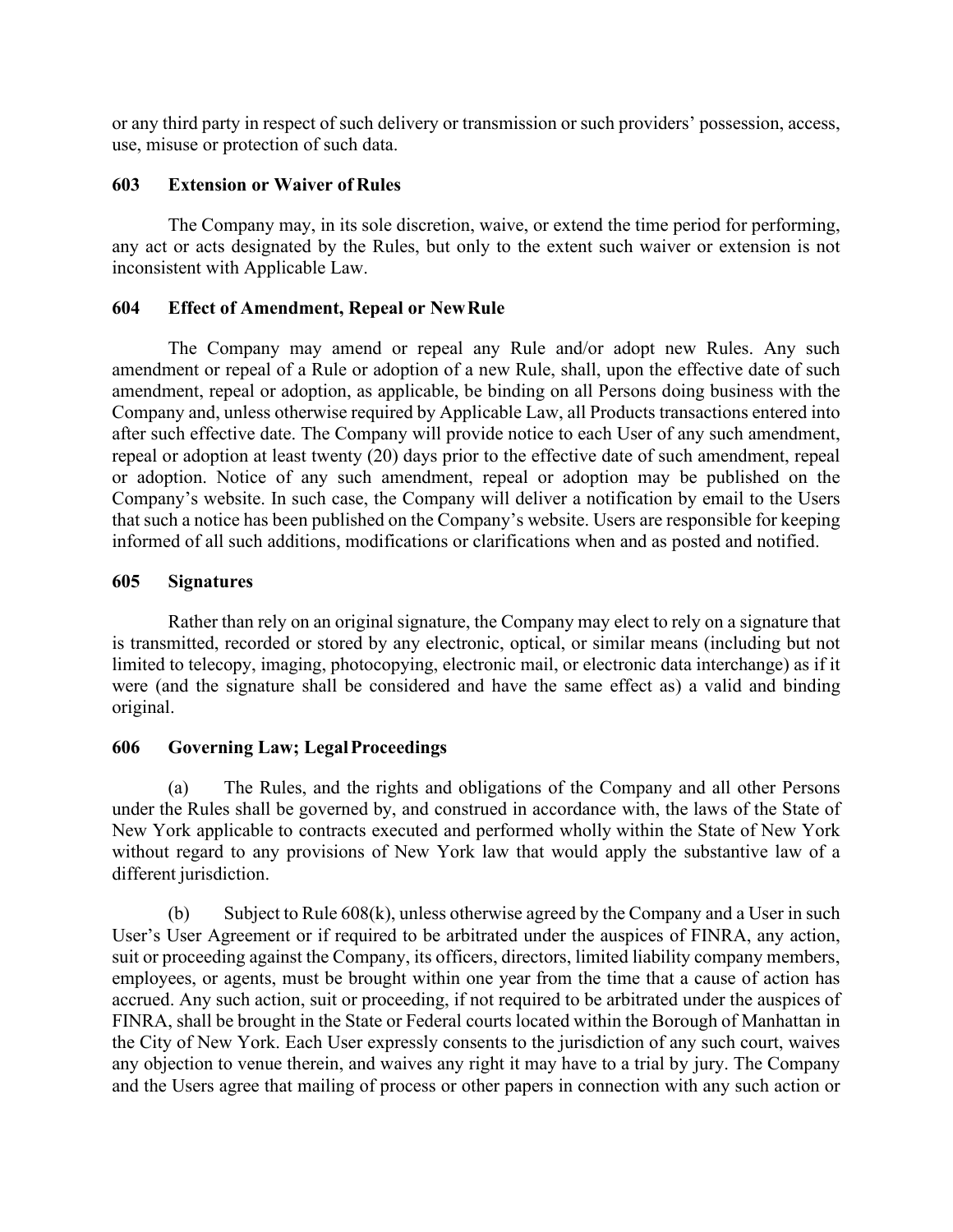proceeding in the manner provided in the Rules or in such other manner as may be permitted by Applicable Law shall be valid and sufficient service thereof.

(c) In the event that a User, Authorized Person or an Affiliate of any of the foregoing fails to prevail in a lawsuit or other legal proceeding instituted by such Person against the Company or any Affiliate of the Company or any of their respective officers, directors, equity holders, employees, agents, or any member of any committee, and related to the business of the Company, such Person shall pay to the Company or to such Affiliate all reasonable expenses, including attorneys' fees and expenses, incurred by the Company in the defense of such proceeding.

# <span id="page-16-0"></span>**607 Emergencies**

During an Emergency, the Company may implement temporary emergency procedures and rules ("**Emergency Rules**"), subject to Applicable Law. If the Chief Executive Officer or his designee determines that Emergency Rules must be implemented with respect to an Emergency, the Chief Executive Officer or his designee shall have the authority to implement Emergency Rules with respect to such Emergency as he deems necessary or appropriate to respond to such Emergency, and the Company shall post such Emergency Rules in an electronically communicated format.

# <span id="page-16-1"></span>**608 LIMITATION OF LIABILITY; NOWARRANTIES**

(a) EXCEPT AS PROVIDED BELOW OR OTHERWISE AGREED BY THE COMPANY AND A USER IN SUCH USER'S USER AGREEMENT, AND EXCEPT IN INSTANCES IN WHICH THE DISCLAIMING PARTY (DEFINED BELOW) HAS BEEN FINALLY ADJUDICATED BY A COURT OF COMPETENT JURISDICTION OR, IF APPLICABLE, FINRA ARBITRATION PANEL TO HAVE ENGAGED IN FRAUD, GROSS NEGLIGENCE OR WILLFUL MISCONDUCT, IN WHICH CASE THE DISCLAIMING PARTY FOUND TO HAVE ENGAGED IN SUCH CONDUCT CANNOT AVAIL ITSELF OF THE PROTECTIONS IN THIS RULE 505, NEITHER THE COMPANY, NOR ANY AFFILIATE OF THE COMPANY, NOR ANY OF THEIR RESPECTIVE MANAGING MEMBERS, OFFICERS, EMPLOYEES, EQUITY HOLDERS, AGENTS, CONSULTANTS OR SERVICE PROVIDERS, NOR OTHER GOVERNING BODY OF THE COMPANY OR ANY AFFILIATE OF THE COMPANY (EACH OF THE FOREGOING, AS APPLICABLE, THE "**DISCLAIMING PARTY**"), SHALL BE LIABLE TO ANY PERSON FOR ANY LOSSES ARISING OUT OF OR IN CONNECTION WITH:

> (i) ANY FAILURE, MALFUNCTION, FAULT IN DELIVERY, DELAY, OMISSION, SUSPENSION, ERROR, INACCURACY, INTERRUPTION, TERMINATION, OR ANY OTHER EVENT, IN CONNECTION WITH THE FURNISHING, PERFORMANCE, OPERATION, MAINTENANCE, USE OF OR INABILITY TO USE,OR THE UNINTENDED AND UNFORESEEN RESULTS OBTAINED BY ANY PERSON RESULTING FROM SUCH USE, ALL OR ANY PART OF ANY OF THE SYSTEMS AND SERVICES OF THE COMPANY, OR SERVICES, EQUIPMENT OR FACILITIES USED TO SUPPORT SUCH SYSTEMS AND SERVICES, INCLUDING WITHOUT LIMITATION,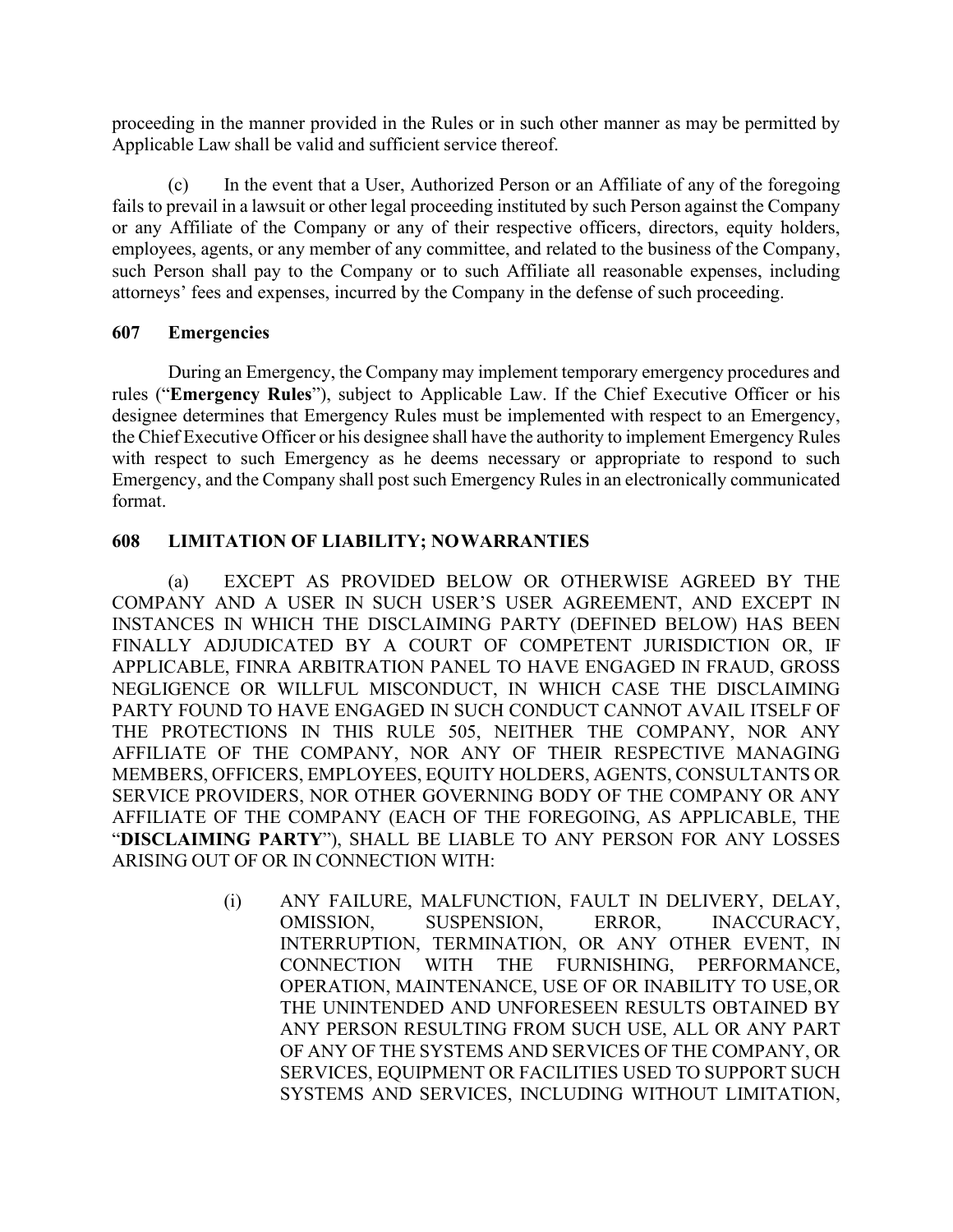ELECTRONIC ORDER ENTRY AND DELIVERY, TRADING THROUGH ANY MEANS, ELECTRONIC COMMUNICATION OF TRANSACTION DATA OR INFORMATION, WORKSTATIONS USED BY USERS OR AUTHORIZED PERSONS, PRICE REPORTING SYSTEMS AND ANY AND ALL TERMINALS, COMMUNICATIONS NETWORKS, CENTRAL COMPUTERS, SOFTWARE, HARDWARE AND FIRMWARE RELATING THERETO; OR

- (ii) ANY FAILURE OR MALFUNCTION, FAULT IN DELIVERY, DELAY, OMISSION, SUSPENSION, INACCURACY, INTERRUPTION OR TERMINATION, OR ANY OTHER EVENT, OF ANY SYSTEM OR SERVICE OF THE COMPANY, OR SERVICES, EQUIPMENT OR FACILITIES USED TO SUPPORT SUCH SYSTEMS OR SERVICES, CAUSED BY ANY THIRD PARTIES INCLUDING, BUT NOT LIMITED TO, INDEPENDENT SOFTWARE VENDORS AND NETWORK PROVIDERS;OR
- (iii) ANY ERRORS OR INACCURACIES IN INFORMATION PROVIDED BY THE COMPANY OR ANY OF THE COMPANY'S SYSTEMS, SERVICES OR FACILITIES;OR
- (iv) ANY FAILURE OF ANY USER TO PERFORM ITS OBLIGATIONS UNDER ANY TRANSACTION;OR
- (v) ANY FAILURE TO MAINTAIN THE TRADING SERVICES OR TO SUPPLY ANY CORRECTIONS, UPDATES OR RELEASES IN CONNECTION THEREWITH; OR
- (vi) ANY ALTERATION, UNAUTHORIZED ACCESS TO OR UNAUTHORIZED USE OF ANY OF THE COMPANY'S SYSTEMS, SERVICES, EQUIPMENT OR FACILITIES BY ANY PERSON.

THE FOREGOING LIMITATION OF LIABILITY SHALL APPLY WHETHER A CLAIM IS BASED ON BREACH OF CONTRACT, TORT, INCLUDING, WITHOUT LIMITATION, NEGLIGENCE, STRICT LIABILITY, NEGLIGENT MISREPRESENTATION, RESTITUTION, BREACH OF STATUTORY DUTY, BREACH OF WARRANTY OR OTHERWISE AND WHETHER THE CLAIM IS BROUGHT DIRECTLY OR AS A THIRD-PARTY CLAIM.

(b) EXCEPT AS SPECIFICALLY SET FORTH HEREIN, THE COMPANY DISCLAIMS, OVERRIDES AND EXCLUDES, TO THE FULLEST EXTENT PERMITTED BY LAW, ALL WARRANTIES, CONDITIONS, GUARANTIES OR REPRESENTATIONS, WHETHER EXPRESS OR IMPLIED, INCLUDING WITHOUT LIMITATION THOSE AS TO MERCHANTABILITY, SATISFACTORY QUALITY, SUITABILITY, FITNESS FOR A PARTICULAR PURPOSE, CORRECTNESS, ACCURACY, COMPLETENESS, SECURITY, RELIABILITY, PERFORMANCE, PRICING, CONTINUED AVAILABILITY, TITLE, NON-INFRINGEMENT, TIMELINESS, TRUTHFULNESS, SEQUENCE, ANY IMPLIED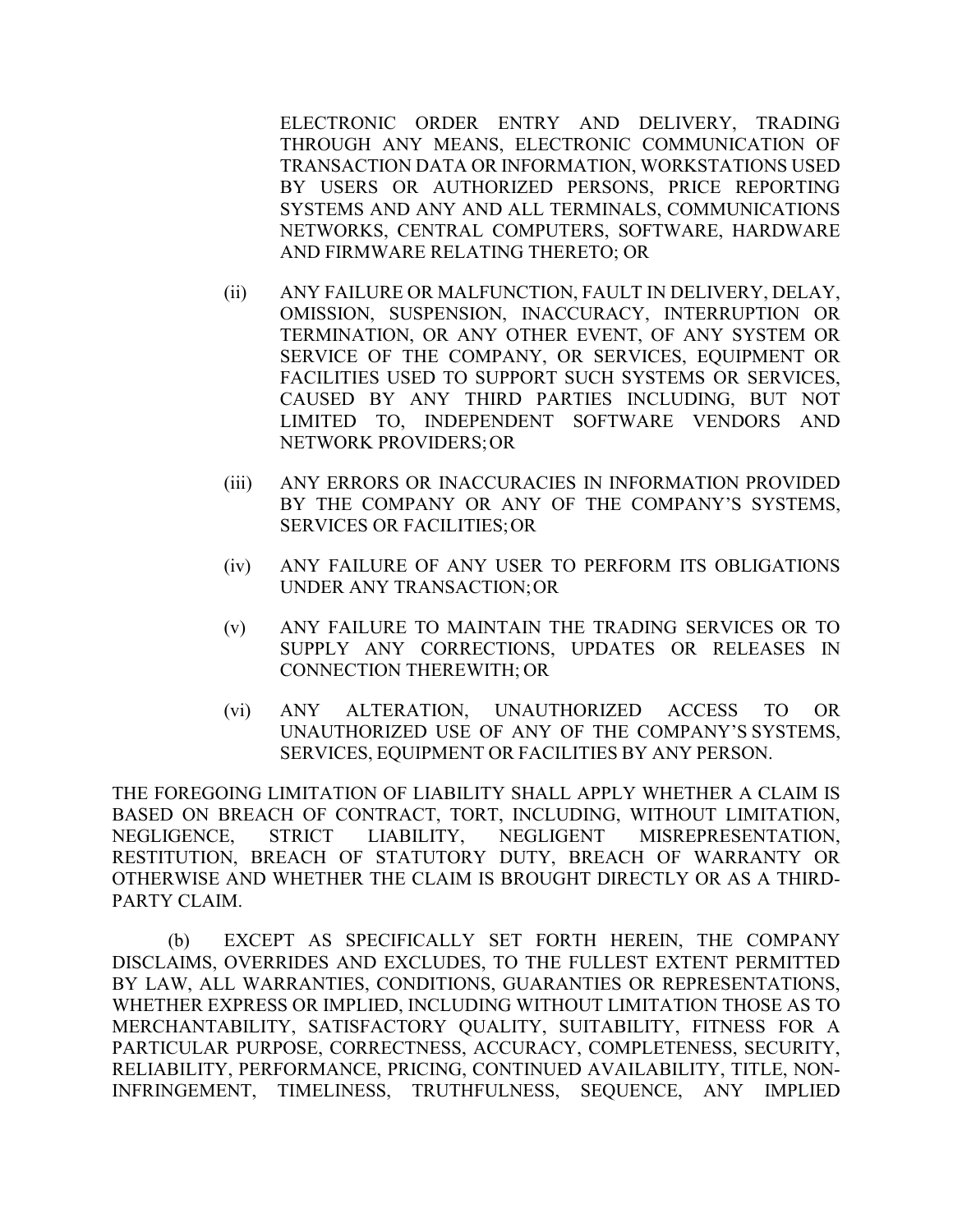WARRANTIES, CONDITIONS AND OTHER CONTRACTUAL TERMS ARISING FROM TRANSACTION USAGE, COURSE OF DEALING OR COURSE OF PERFORMANCE, ALL OTHER WARRANTIES, CONDITIONS, OTHER CONTRACTUAL TERMS, REPRESENTATIONS, INDEMNITIES AND GUARANTEES WITH RESPECT TO THE TRADING SERVICES, SYSTEMS AND SERVICES PROVIDED BY THE COMPANY, SERVICES PROVIDED BY AN INTERMEDIARY, WHETHER EXPRESS, IMPLIED OR STATUTORY, ARISING BY LAW, CUSTOM, PRIOR ORAL OR WRITTEN STATEMENTS BY THE COMPANY OR ANY OTHER DISCLAIMING PARTY OR OTHERWISE, OR AS TO THE PARTICIPATION IN THE TRADING SERVICES BY OTHER USERS. THE COMPANY SHALL HAVE NO RESPONSIBILITY FOR THE FAILURE OF ANY CONNECTION OR COMMUNICATION SERVICE TO PROVIDE OR MAINTAIN ACCESS TO THE TRADING SERVICES, OR FOR ANY INTERRUPTION OR DISRUPTION OF ACCESS TO THE TRADING SERVICES. THE COMPANY MAKES, AND EACH USER ACKNOWLEDGES AND AGREES THAT THE COMPANY MAKES, NO REPRESENTATION OR WARRANTY, EXPRESS OR IMPLIED, THAT THE TRADING SERVICES WILL MEET SUCH USER'S REQUIREMENTS, BE ERROR FREE, OR OPERATE WITHOUT INTERRUPTION. NO ORAL OR WRITTEN INFORMATION OR ADVICE GIVEN BY THE COMPANY OR ITS REPRESENTATIVES OR AGENTS SHALL CREATE ANY WARRANTIES OR IN ANY WAY INCREASE THE SCOPE OF THE COMPANY'S OBLIGATIONS HEREUNDER. EACH USER ACKNOWLEDGES AND AGREES THAT (I) THE TRANSMISSION OF INFORMATION THROUGH THE INTERNET OR ANY OTHER ELECTRONIC COMMUNICATIONS NETWORK MAY NOT BE SECURE, RELIABLE OR TIMELY, AND THE LATENCY INHERENT IN INTERNET OR OTHER NETWORKS EVEN DURING NORMAL OPERATION MAY RESULT IN ORDERS BEING MATCHED AND/OR CONFIRMED TO A USER AT A TIME WHEN THE MARKET LEVELS MAY HAVE CHANGED FROM THE TIME WHEN THE ORDER WAS ORIGINALLY SUBMITTED BY A USER, AND (II) THE COMPANY MAKES NO WARRANTY REGARDING, AND SHALL NOT BE RESPONSIBLE TO ANY USER OR ANY OTHER PERSON FOR, (A) ANY LOSS, CORRUPTION, MODIFICATION, SECURITY BREACH OR TRANSMISSION OR PERFORMANCE INTERRUPTIONS OR DELAYS RELATING TO ANY INFORMATION, OR (B) ANY USER'S CONTINUED ACCESS TO AND USE OF THE TRADING SERVICES OR ANY PORTIONTHEREOF.

(c) THE COMPANY IS NOT SOLICITING ANY ACTION BASED UPON ACCESS TO OR USE OF THE TRADING SERVICES. EACH USER IS SOLELY RESPONSIBLE FOR CONFIRMING THE ACCURACY, QUALITY, COMPLETENESS AND ADEQUACY OF INFORMATION ON THE TRADING SERVICES AND THE RESULTANT OUTPUT THEREOF.

(d) NOTWITHSTANDING THE FOREGOING, THE COMPANY MAY ASSUME RESPONSIBILITY FOR DIRECT, OUT-OF-POCKET LOSSES DIRECTLY CAUSED BY THE GROSS NEGLIGENCE, FRAUD OR WILLFUL MISCONDUCT OF A DISCLAIMING PARTY. EXCLUDING THE COMPANY'S INDEMNIFICATION OBLIGATIONS UNDER RULE 608(e), THE COMPANY'S TOTAL COMBINED AGGREGATE LIABILITIES TO ANY PERSON AND SUCH PERSON'S OWNERS, MANAGERS, DIRECTORS, OFFICERS, EMPLOYEES, CONTRACTORS, AGENTS AND OTHER REPRESENTATIVES, AND THEIR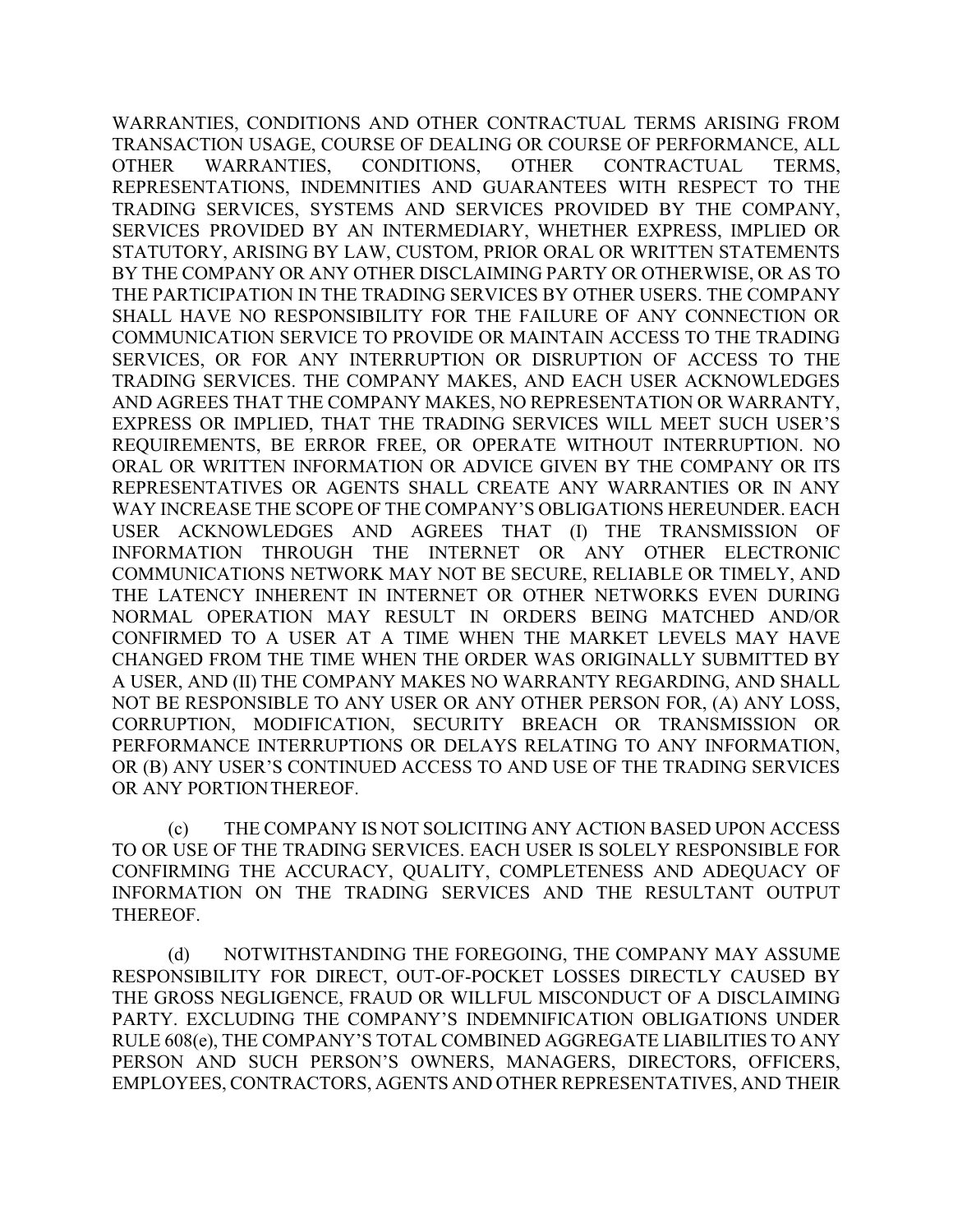RESPECTIVE AFFILIATES, SHALL NOT IN SUCH CIRCUMSTANCES EXCEED U.S. \$10,000.

(e) NOTWITHSTANDING ANY OTHER PROVISION OF THESE RULES, THE COMPANY SHALL DEFEND, INDEMNIFY AND HOLD HARMLESS USER AND ITS AFFILIATES AND ANY OF ITS OR THEIR OFFICERS, DIRECTORS, EMPLOYEES, AGENTS AND REPRESENTATIVES (EACH, A "**USER INDEMNITEE**") AGAINST ANY AND ALL LOSSES, DAMAGES, LIABILITIES, COSTS, AND EXPENSES, INCLUDING WITHOUT LIMITATION REASONABLE ATTORNEYS FEES AND EXPENSES AND COURT COSTS (COLLECTIVELY, "**LOSSES**") TO THE EXTENT SUCH LOSSES ARISE DIRECTLY FROM ANY CLAIM, PROCEEDING, OR CAUSE OF ACTION INITIATED BY A THIRD PARTY OTHER THAN AN AFFILIATE OF SUCH USER INDEMNITEE (EACH, A "**THIRD-PARTY CLAIM**") ALLEGING THAT ANY COMPANY INTELLECTUAL PROPERTY INFRINGES OR OTHERWISE VIOLATES ANY PATENTS, COPYRIGHTS, TRADE SECRETS OR OTHER INTELLECTUAL PROPERTY RIGHTS OF ANY PERSON; PROVIDED THAT THE COMPANY SHALL NOT HAVE ANY OBLIGATION UNDER THIS SENTENCE TO THE EXTENT THE ALLEGED VIOLATION RESULTS FROM (I) ANY MODIFICATION OF ANY COMPANY INTELLECTUAL PROPERTY BY OR ON BEHALF OF USER INDEMNITEE NOT APPROVED IN WRITING BY AN AUTHORIZED OFFICER OF THE COMPANY, (II) ANY COMBINATION OF ANY COMPANY INTELLECTUAL PROPERTY WITH ANY DATA, INFORMATION OR MATERIALS NOT PROVIDED BY OR ON BEHALF OF THE COMPANY, OR (III) ANY MISUSE OR UNAUTHORIZED USE OF ANY COMPANY INTELLECTUAL PROPERTY OR OTHER VIOLATION OF THESE RULES OR THE USER AGREEMENT BETWEEN A USER AND THE COMPANY. EACH USER INDEMNITEE SHALL GRANT TO THE COMPANY THE SOLE CONTROL OF THE DEFENSE AND SETTLEMENT OR OTHER COMPROMISE OF THE THIRD-PARTY CLAIM AND NOTIFY THE COMPANY IN WRITING OF ANY SUCH THIRD-PARTY CLAIM WITHIN THIRTY DAYS FOLLOWING SUCH USER INDEMNITEE BECOMING AWARE OF SUCH THIRD-PARTY CLAIM. THE COMPANY SHALL NOT NEGOTIATE A COMPROMISE OR SETTLEMENT OF ANY THIRD-PARTY CLAIM WITH RESPECT TO A USER INDEMNITEE WITHOUT THE PRIOR WRITTEN CONSENT OF SUCH USER INDEMNITEE (SUCH CONSENT NOT TO BE UNREASONABLY DELAYED OR WITHHELD) UNLESS SUCH COMPROMISE OR SETTLEMENT INCLUDES AN UNCONDITIONAL RELEASE OF SUCH USER INDEMNITEE FROM ALL LIABILITY ARISING OUT OF SUCH THIRD-PARTY CLAIM AND DOES NOT CONTAIN AN ADMISSION OF WRONGDOING OR LIABILITY ON BEHALF OF SUCH USER INDEMNITEE.

(f) SOLELY WITH RESPECT TO A USER TRADING ON ITS OWN BEHALF (AND NOT ON BEHALF OF A CUSTOMER ACCOUNT), NOTWITHSTANDING ANY OTHER PROVISION OF THESE RULES, SUCH USER SHALL DEFEND, INDEMNIFY AND HOLD HARMLESS THE COMPANY AND ITS AFFILIATES, AND THEIR RESPECTIVE DIRECTORS, OFFICERS, EMPLOYEES AND AGENTS (EACH, A "**COMPANY INDEMNITEE**"), FROM AND AGAINST ALL LOSSES BASED UPON, ARISING OUT OF, OR RELATING TO ANY THIRD-PARTY CLAIM, DEMAND, ACTION, SUIT OR PROCEEDING OF ANY NATURE (A "**PROCEEDING**") AGAINST A COMPANY INDEMNITEE, THAT ARISES OUT OF OR RELATES TO, (I) ANY ACCESS, USE,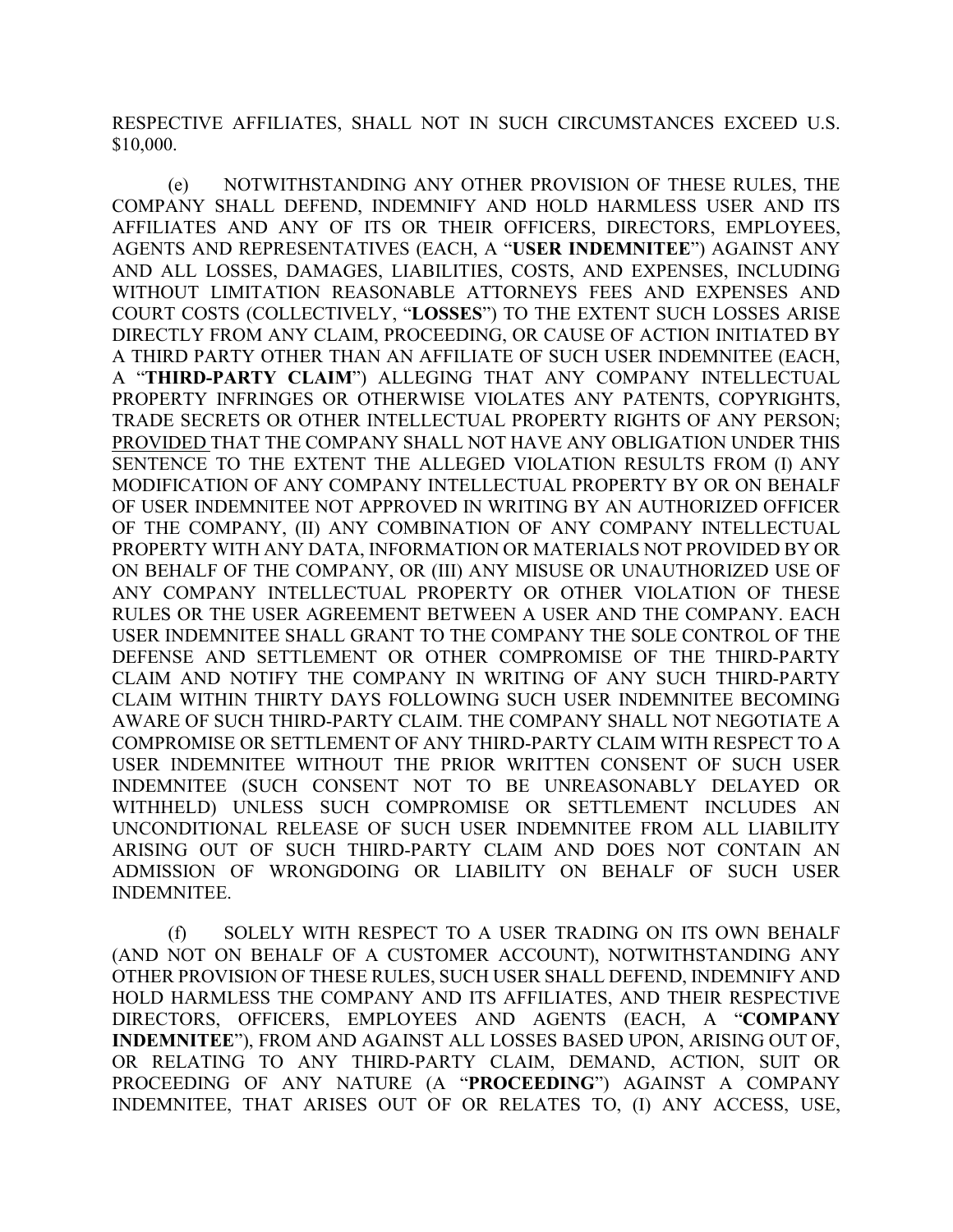UNAUTHORIZED USE, INACTION OR MISUSE OF THE TRADING SERVICES BY SUCH USER, OR BY ANY OF ITS DIRECTORS, OFFICERS, EMPLOYEES, AGENTS OR AUTHORIZED PERSONS, INCLUDING ANY BREACHES OF THE SECURITY OF THE TRADING SERVICES OR ANY ACCESS OR ENTRY INTO ANY OF THE COMPANY'S OR ITS AFFILIATES' OTHER SYSTEMS; (II) SUCH USER'S BREACH OF OR FAILURE TO COMPLY WITH THE TERMS OF ANY TRANSACTION, INCLUDING THE SUBMISSION OF ANY DK TO AN INTERMEDIARY WITHOUT THE COMPANY'S PERMISSION; (III) SUCH USER'S BREACH OF ANY RULE OR SUCH USER'S USER AGREEMENT, INCLUDING ANY BREACH OF THE REPRESENTATIONS AND WARRANTIES OF SUCH USER CONTAINED HEREIN AND THEREIN; (IV) ANY VIOLATION OF OR NONCOMPLIANCE WITH APPLICABLE LAW BY SUCH USER OR ANY OF ITS DIRECTORS, OFFICERS, EMPLOYEES, AGENTS OR AUTHORIZED PERSONS; OR (V) ANY OTHER ACTS OR OMISSIONS OF SUCH USER OR ANY OF ITS DIRECTORS, OFFICERS, EMPLOYEES, AGENTS OR AUTHORIZED PERSONS; PROVIDED, IN EACH CASE, THAT SUCH LOSSES DO NOT RESULT FROM THE COMPANY INDEMNITEE'S FRAUD, GROSS NEGLIGENCE OR WILLFUL MISCONDUCT.

(g) SOLELY WITH RESPECT TO A USER TRADING ON BEHALF OF A CUSTOMER ACCOUNT, NOTWITHSTANDING ANY OTHER PROVISION OF THESE RULES, (I) SUCH USER SHALL DEFEND, INDEMNIFY AND HOLD HARMLESS EACH COMPANY INDEMNITEE, FROM AND AGAINST ALL LOSSES BASED UPON, ARISING OUT OF, OR RELATING TO ANY PROCEEDING AGAINST A COMPANY INDEMNITEE, THAT ARISES OUT OF OR RELATES TO ANY OF THE FOLLOWING SUBCLAUSES, AND (II) A CUSTOMER ACCOUNT REFERRED TO IN ANY OF THE FOLLOWING SUBCLAUSES SHALL, JOINTLY TOGETHER WITH SUCH USER AND SEVERALLY, DEFEND, INDEMNIFY AND HOLD HARMLESS EACH COMPANY INDEMNITEE FROM AND AGAINST ALL SUCH LOSSES WHEN SUCH LOSSES RELATE TO SUCH CUSTOMER ACCOUNT: (A) ANY ACCESS, USE, UNAUTHORIZED USE, INACTION OR MISUSE OF THE TRADING SERVICES BY SUCH USER OR SUCH USER'S DIRECTORS, OFFICERS, EMPLOYEES, AGENTS OR AUTHORIZED PERSONS, INCLUDING WHEN ACTING ON BEHALF OF SUCH CUSTOMER ACCOUNT, AND INCLUDING ANY BREACHES OF THE SECURITY OF THE TRADING SERVICES OR ANY ACCESS OR ENTRY INTO ANY OF THE COMPANY'S OR ITS AFFILIATES' OTHER SYSTEMS; (B) SUCH CUSTOMER ACCOUNT'S BREACH OF OR FAILURE TO COMPLY WITH THE TERMS OF ANY TRANSACTION, INCLUDING THE SUBMISSION OF ANY DK TO AN INTERMEDIARY WITHOUT THE COMPANY'S PERMISSION; (C) SUCH USER'S BREACH OF ANY RULE OR SUCH USER'S USER AGREEMENT, INCLUDING ANY BREACH OF THE REPRESENTATIONS AND WARRANTIES OF SUCH USER OR SUCH CUSTOMER CONTAINED HEREIN AND THEREIN AND ANY BREACH OF ANY RULE OR SUCH USER'S USER AGREEMENT BY SUCH USER WHEN ACTING ON BEHALF OF SUCH CUSTOMER; (D) ANY VIOLATION OF OR NONCOMPLIANCE WITH APPLICABLE LAW BY SUCH USER OR ANY OF ITS DIRECTORS, OFFICERS, EMPLOYEES, AGENTS OR AUTHORIZED PERSONS, INCLUDING WHEN ACTING ON BEHALF OF SUCH CUSTOMER ACCOUNT; OR (E) ANY OTHER ACTS OR OMISSIONS OF SUCH USER, SUCH CUSTOMER ACCOUNT, ANY OF THEIR RESPECTIVE DIRECTORS, OFFICERS, EMPLOYEES OR AGENTS, OR ANY AUTHORIZED PERSON; PROVIDED, IN EACH CASE THAT SUCH LOSSES DO NOT RESULT FROM THE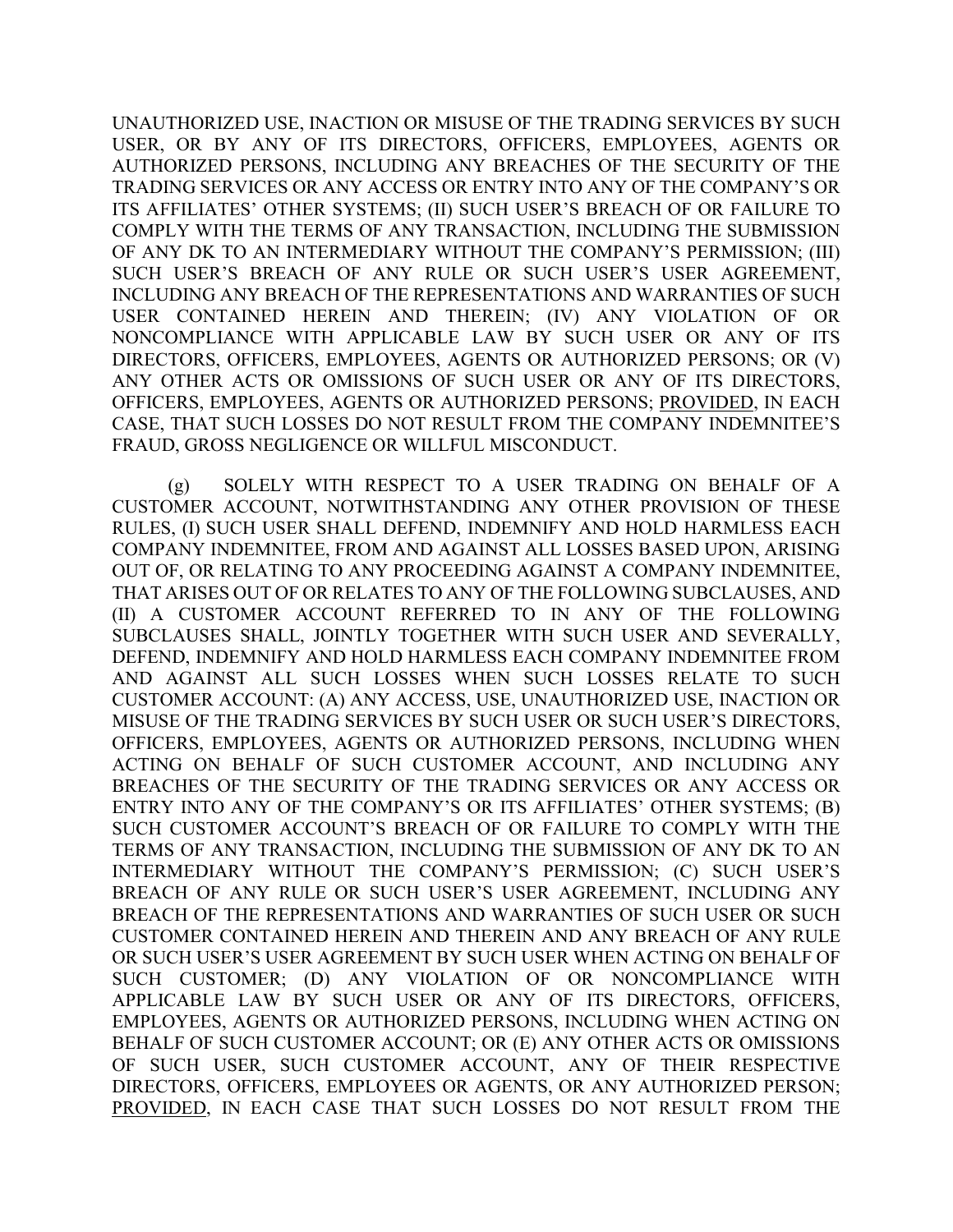# COMPANY INDEMNITEE'S FRAUD, GROSS NEGLIGENCE OR WILLFUL MISCONDUCT.

(h) Under no circumstances shall the Company, any other Disclaiming Party or a User be liable for any indirect, special, incidental, consequential, exemplary loss or punitive damages of any kind, regardless of whether such liability is based on breach of contract, tort, strict liability, breach of warranties or otherwise, including, without limitation, any loss of revenue, loss of actual or anticipated profits, trading losses, loss of contracts, loss of the use of money, loss of anticipated savings, loss of business, loss of opportunity, loss of market share, loss of goodwill, loss of reputation or loss of, damage to or corruption of data, cost of substitute products or cost of capital, loss of opportunity or loss of use however suffered or incurred, regardless of whether the Company, such Disclaiming Party or such User has been advised of the possibility of such damages or whether such damages otherwise could have been foreseen or prevented.

(i) Under no circumstances shall the Company be liable to a User or any of its Customer Accounts in connection with the failure by any counterparty or Intermediary to a transaction entered into by such User to perform such transaction or the failure of any User to comply with the Rules or its agreements with the Company regarding access to or use of the Trading Services. Each User shall, and shall ensure that each of its Customer Accounts, proceed solely against the applicable counterparty or Intermediary, and not against the Company, to collect or recover any amounts or assets owing to it or to enforce any of its rights in connection with any transaction executed on theTrading Services.

(j) Except as otherwise required by Applicable Law, the Company shall be under no obligation to ensure that Products are successfully settled and shall have no liability with respect to a Product that fails to settle for anyreason.

(k) Any dispute arising out of the use of the systems or services of the Company or services, equipment, or facilities used to support such systems or services, including, without limitation, the Trading Service, in which one or more Disclaiming Parties is a party shall be arbitrated under the auspices of FINRA Dispute Resolution, and references to a "User" shall, to the extent relevant, be deemed for such purpose to mean and include the Disclaiming Parties. Unless otherwise agreed by the Company and a User in a User Agreement, any such claim against a Disclaiming Party shall be brought within one year from the time that a cause of action has accrued. This paragraph (k) shall in no way be construed to create a cause of action and shall not authorize an action that would otherwise be prohibited by the Rules. If for any reason a court of competent jurisdiction finds that a dispute is not arbitrable, such dispute may be litigated only in accordance with Rule 606.

## <span id="page-21-0"></span>**609 Communications To and From theCompany**

Communications from the Company to Users may be transmitted by electronic mail or posted on the Company's website; provided that, where required, the Company will provide electronic mail notification to the Users to the extent it posts any communications on its website. Communications made to a User shall also be deemed to have been made to its Authorized Persons and other employees and agents, and each User and Authorized Person shall be responsible for conveying such communications to such Persons as appropriate.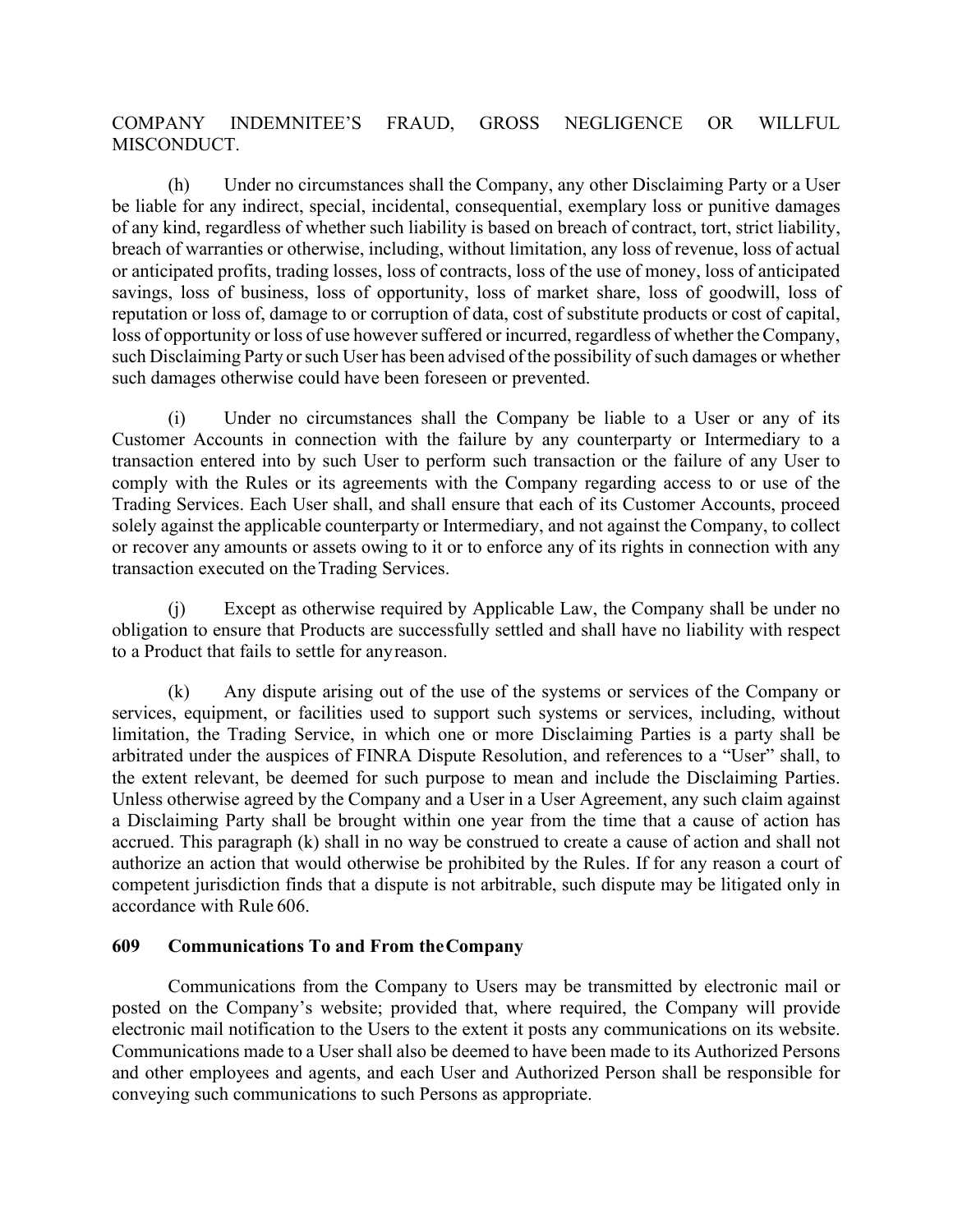#### <span id="page-22-0"></span>**610 Force Majeure**

Notwithstanding any other provision of the Rules, the Company shall not be liable for any failure or delay in the performance of any of its obligations under the Rules or any agreement with a User, or to compensate any Person for Losses occasioned by any delay or failure of performance, to the extent due to causes beyond its reasonable control (as determined by the Company in its sole discretion), including but not limited to industrial disputes of any nature, work stoppages, civil disobedience, riots, rebellions, accidents, explosions, acts of God, bomb threats, war, acts of a public enemy, embargo or other action of a Regulatory Authority, interruptions or imperfections of telecommunications, electrical failures, sabotage, terrorism, pestilence, lightning or electromagnetic disturbances, brown-outs or black-outs, earthquakes, storms, floods, fires or other casualty, or the imposition of any new Applicable Law or the change of any Applicable Law (including the manner in which such laws are applied) making performance of any material obligation under this Agreement illegal or otherwise impossible (each, a "**Force Majeure Event**"). In the event of a Force Majeure Event, the Company shall give notice to the Users and Authorized Traders, and the Company shall take commercially reasonable measures in order to mitigate the impact of such Force Majeure Event. Notwithstanding the foregoing, nothing in this Rule 610 shall affect a User's, Authorized Person's or Customer Account's obligations under the Rules or the applicable User Agreement.

# <span id="page-22-1"></span>**611 Use of CUSIPs**

(a) Subject User agrees and acknowledges that the CUSIP Database and the information contained therein is and shall remain valuable intellectual property owned by, or licensed to, CUSIP Global Services ("CGS") and the American Bankers Association ("ABA"), and that no proprietary rights are being transferred to subject User in such materials or in any of the information contained therein. Any use by subject User outside of the clearing and settlement of transactions requires a license from CGS, along with an associated fee based on usage. Subject User agrees that misappropriation or misuse of such materials will cause serious damage to CGS and ABA, and that in such event money damages may not constitute sufficient compensation to CGS and ABA; consequently, subject User agrees that in the event of any misappropriation or misuse, CGS and ABA shall have the right to obtain injunctive relief in addition to any other legal or financial remedies to which CGS and ABA may be entitled.

(b) Subject User agrees that subject User shall not publish or distribute in any medium the CUSIP Database or any information contained therein or summaries or subsets thereof to any person or entity except in connection with the normal clearing and settlement of security transactions. Subject User further agrees that the use of CUSIP numbers and descriptions is not intended to create or maintain, and does not serve the purpose of the creation or maintenance of, a master file or database of CUSIP descriptions or numbers for itself or any third party recipient of such service and is not intended to create and does not serve in any way as a substitute for the CUSIP MASTER TAPE, PRINT, DB, INTERNET, ELECTRONIC, CD-ROM Services and/or any other future services developed by the CGS.

(c) NEITHER CGS, ABA NOR ANY OF THEIR AFFILIATES MAKE ANY WARRANTIES, EXPRESS OR IMPLIED, AS TO THE ACCURACY, ADEQUACY OR COMPLETENESS OF ANY OF THE INFORMATION CONTAINED IN THE CUSIP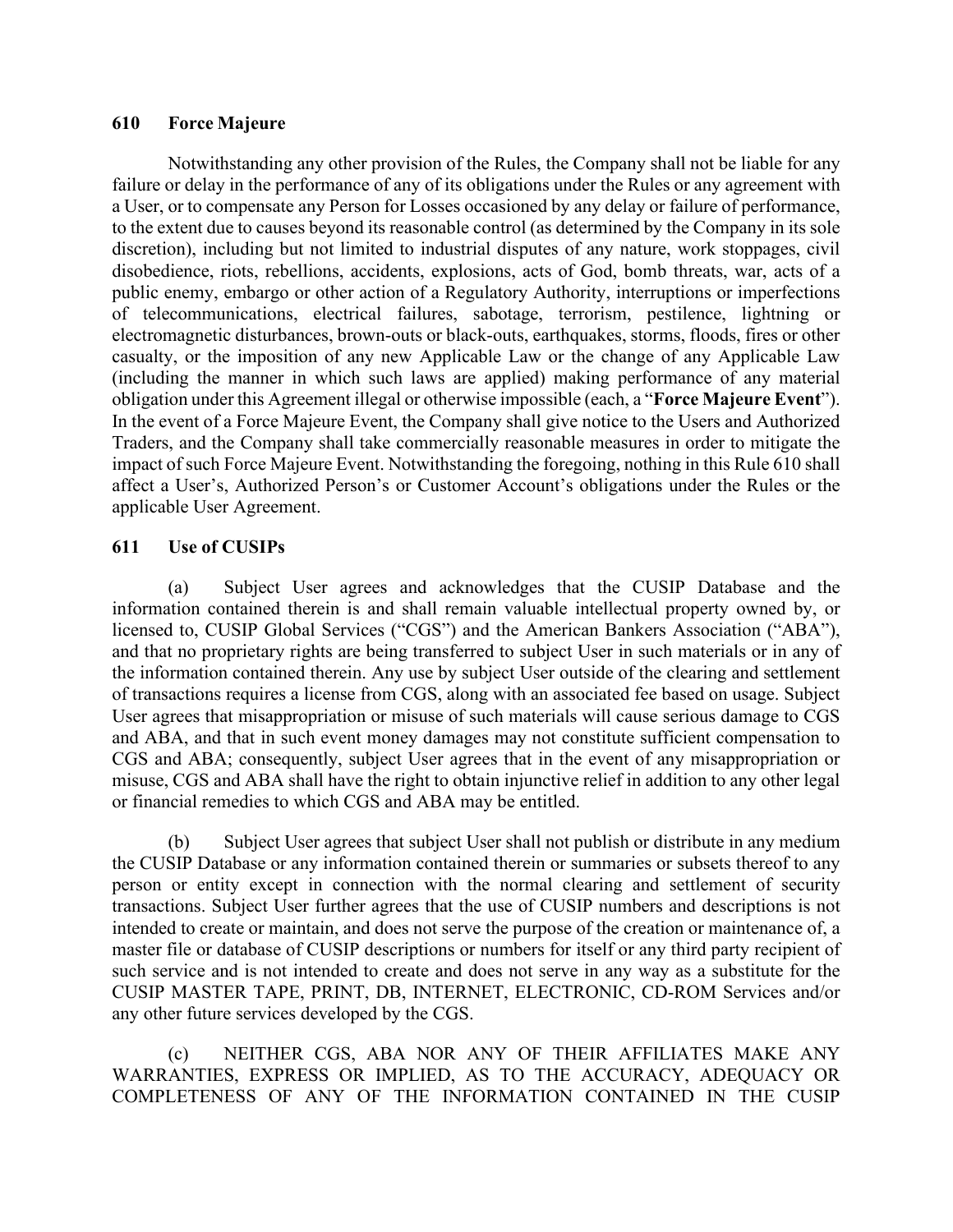DATABASE. ALL SUCH MATERIALS ARE PROVIDED TO SUBJECT USER ON AN "AS IS" BASIS, WITHOUT ANY WARRANTIES AS TO MERCHANTABILITY OR FITNESS FOR A PARTICULAR PURPOSE OR USE NOR WITH RESPECT TO THE RESULTS WHICH MAY BE OBTAINED FROM THE USE OF SUCH MATERIALS. NEITHER CGS, ABA NOR THEIR AFFILIATES SHALL HAVE ANY RESPONSIBILITY OR LIABILITY FOR ANY ERRORS OR OMISSIONS NOR SHALL THEY BE LIABLE FOR ANY DAMAGES, WHETHER DIRECT OR INDIRECT, SPECIAL OR CONSEQUENTIAL, EVEN IF THEY HAVE BEEN ADVISED OF THE POSSIBILITY OF SUCH DAMAGES. IN NO EVENT SHALL THE LIABILITY OF CGS, ABA OR ANY OF THEIR AFFILIATES PURSUANT TO ANY CAUSE OF ACTION, WHETHER IN CONTRACT, TORT, OR OTHERWISE, EXCEED THE FEE PAID BY SUBJECT USER FOR ACCESS TO SUCH MATERIALS IN THE MONTH IN WHICH SUCH CAUSE OF ACTION IS ALLEGED TO HAVE ARISEN. FURTHERMORE, CGS AND ABA SHALL HAVE NO RESPONSIBILITY OR LIABILITY FOR DELAYS OR FAILURES DUE TO CIRCUMSTANCES BEYOND THEIR CONTROL.

(d) Subject User agrees that the foregoing terms and conditions shall survive any termination of its right of access to the materials identified in this Section 507.

# <span id="page-23-0"></span>**612 Use of Ratings Data**

From time to time, the Company may make available to User certain data, including ratings information on particular bonds (the "derived rating," and any related information, such as the information on which the inputs and outputs of the ratings tool are based and derived, the "related information"). By accessing the Trading Service, User acknowledges and agrees to the following on behalf of itself and each other person that it is authorized to permit to use the derived rating:

(a) the derived rating and related information are based on and obtained from sources believed to be accurate and reliable. However, because of the possibility of human and mechanical error as well as other factors, the derived rating and related information shall be covered by Section 608 of these Rules (limitation of liability; no warranties), which shall extend to the Company's licensors. For the avoidance of doubt, the Company (and its licensors) shall have no liability whatsoever to any User or any third party in respect of the Company's delivery or transmission of the derived rating or related information. Furthermore, neither the availability of the derived rating nor the related information shall create any duty of care on the part of the Company (or its licensors).

(b) with respect to the derived rating and related information (i) it is and shall remain Proprietary Data and Information of the Company (or its licensors); (ii) it is provided to User at User's request and for User's exclusive use; (iii) no proprietary or other rights are transferred to or acquired by User; (iv) absent the consent of the Company (or its licensors), User is prohibited from copying, reproducing, reverse engineering, altering, transmitting, or storing such information (or any action similar to the foregoing) or creating any work or product (derived in whole or in part) from such information; and (v) any misappropriation or misuse by User or its personnel shall cause serious injury to the Company (or its licensors), and that in such event, money damages may not constitute sufficient compensation to the Company (or its licensors), and the Company (or its licensors) shall have the right to injunctive relief in addition to any other legal or financial remedies to which the Company (or its licensors) are entitled.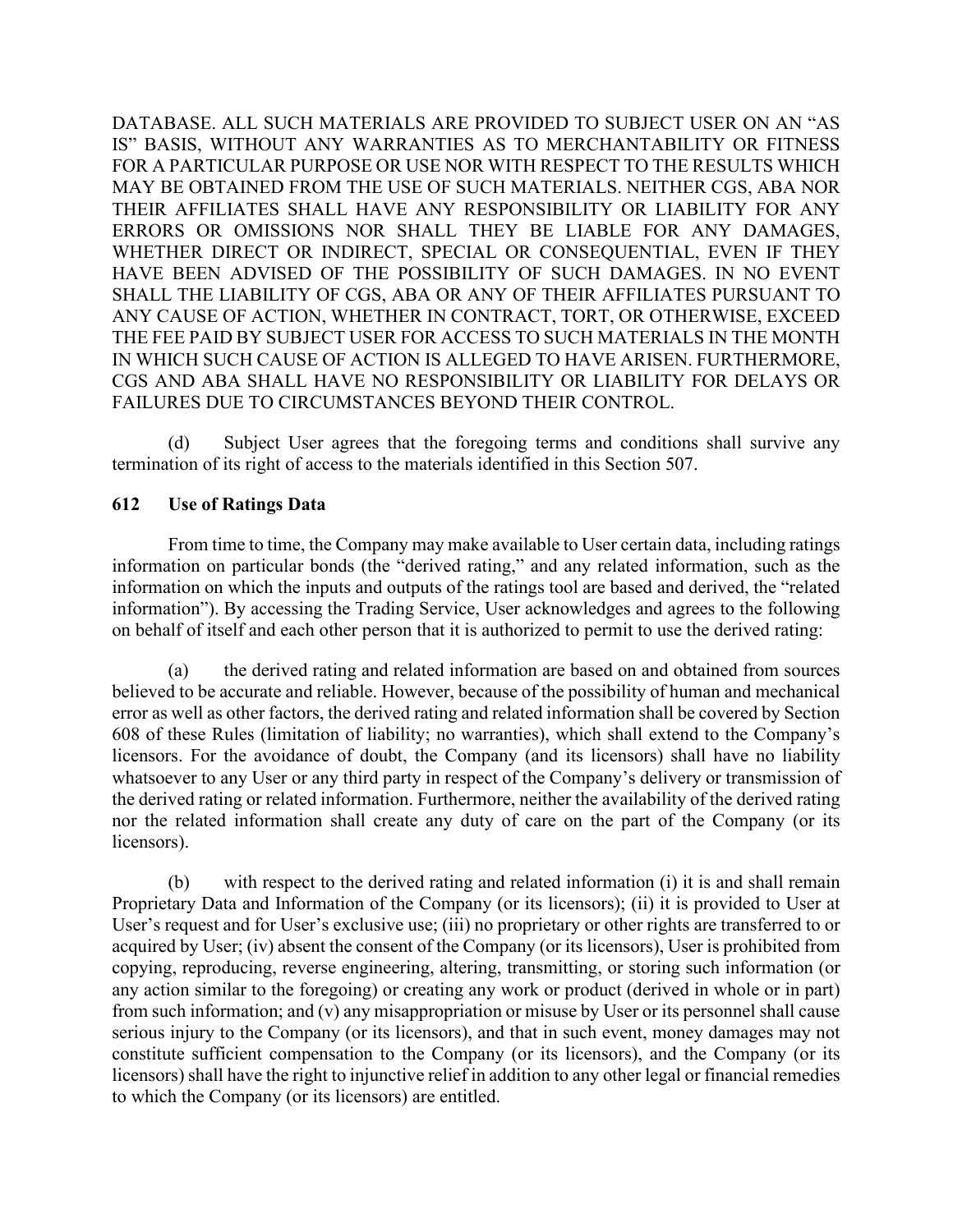(c) that provision by the Company of the derived rating and related information shall not (i) constitute a representation or warranty by or from the Company (or its licensors), (ii) be considered investment advice from the Company (or its licensors), and (iii) represent an offer to purchase or a solicitation of an offer to sell, nor shall it represent a recommendation or inducement to engage in, any securities or other investment transaction by the Company (or its licensors).

(d) that (i) issuers of debt securities (including Corporate and Municipal Bonds, debentures, notes and commercial paper) referenced in the derived rating may have, prior to assignment of any rating, agreed to pay fees to ratings agencies for the rating opinions and services rendered by the ratings agencies, from which the derived rating is derived; and (ii) affiliations (including ownership) may exist between the ratings agencies or their officers, directors, affiliates, or owners and the rated entities.

(e) that the Company (and its licensors) are not acting as a financial adviser to User, and that User will (i) view and consider the derived rating and related information to be statements of opinion and not statements of fact or recommendations to purchase, hold, or sell any securities; (ii) weigh the derived rating and related information, at the most, as merely one factor in any investment decision made by or on behalf of User, and (iii) make its own study and evaluation of each security, and of each issuer and guarantor of, and each provider of credit support for, each security that it may consider purchasing, holding, or selling.

(f) that the derived rating is not a real-time service, that it and the related information may not reflect the most recent changes to ratings and other information, and that ratings may be revised or withdrawn after issuance. Users must refer to the official website or other data provided by specific ratings agencies for up-to-date information.

### **CHAPTER 7 DEFINITIONS**

### <span id="page-24-1"></span><span id="page-24-0"></span>**701 Definitions**

Unless otherwise specifically provided in the Rules or the context otherwise requires, the terms defined in this Chapter 7 have the meanings specified herein for all purposes of the Rules.

**"Access Method"** means the unique login or other access means that is assigned by the Company to each Authorized Person.

**"Affiliate**" means a Person is a Person who, directly or indirectly, Controls, is Controlled by, or is under common Control with, such other Person. The terms "Affiliate of' and "Affiliated with" shall have correlative meanings.

**"Anonymous Trading Protocol"** means the portion of the ATS application designed to efficiently facilitate trades across a network of sell side and buy side market participants anonymously and indiscriminately.

**"Applicable Law"** means, with respect to any Person, any statute, law, regulation, rule or ordinance of any Regulatory Authority applicable to such Person, including the SEA, SEC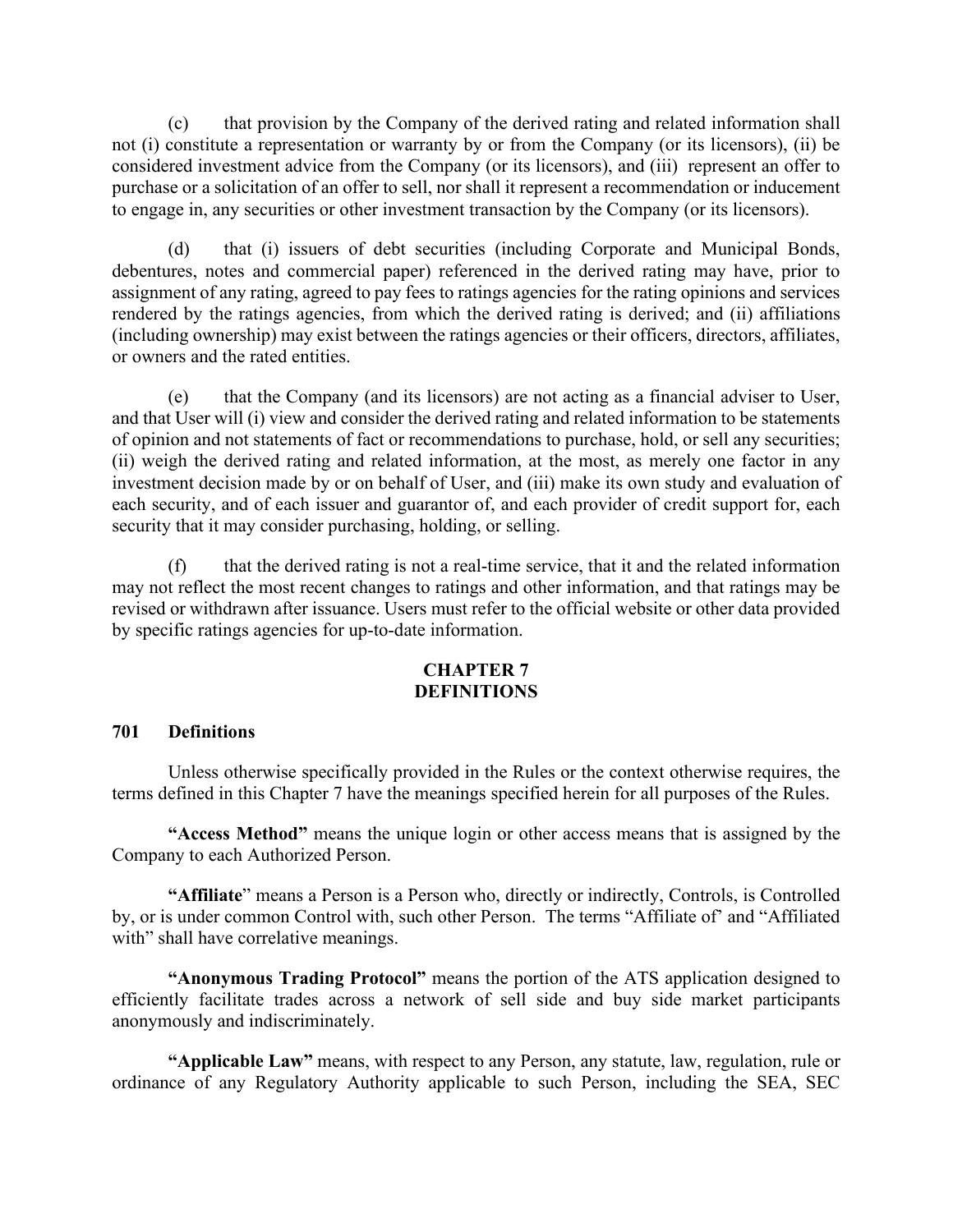Regulations and guidance thereunder, the FINRA Rules, and, to the extent applicable to such Person, similar foreign laws or regulations.

**"ATS"** means the alternative trading system operated by the Company in the United States.

**"Attributed Trading Protocol"** means the portion of the Trading Services that allows direct engagement between Users, including the display of axes, where executions occur directly between such Users.

**"Authorized Jurisdiction"** means the United States and such other jurisdictions in which the Company may be authorized by Applicable Law to provide services from time to time.

**"Authorized Person**" means, with respect to each User, each (i) Authorized Trader of such User and (ii) Operational/Risk Agent of such User.

**"Authorized Trader"** means an individual who is an employee or agent of a User who has been authorized by such User to access the Trading Services in accordance with its User Agreement and such fair and reasonable criteria established by the Company, in order to place Orders and execute transactions on or through the Trading Services on behalf of such User.

**"Business Day"** means any day on which the Trading Services are open for trading.

**"Chief Executive Officer"** means the Company's chief executive officer.

**"Company"** means Trumid Financial LLC, any and all Affiliates, or any successor thereto.

**"Company Requirements"** means (i) this Rulebook, including all Rules identified herein, (ii) other requirements implemented by the Company under the Rulebook and other Rules and (iii) the User documentation and other contractual obligations between a User (including its Authorized Persons) and the Company, including any User Agreement.

**"Control"** means (i) the ownership, directly or indirectly, of fifty percent (50%) or more of the voting equity share capital of a specific Person or (ii) the possession, directly or indirectly, of the power to direct or cause the direction of the management or policies of a Person, whether through the ownership of voting securities or general partnership or managing member interests, by contract or otherwise. "Controlling", "Controls" and "Controlled" shall have correlative meanings. Without limiting the generality of the foregoing, a Person shall be deemed to Control any other Person of which it owns, directly or indirectly, a majority of the ownership or voting interests.

**"Corporate Bond"** means any bond, in whatever form (including fixed rate bonds, floating rate notes, zero-coupon bonds, high-yield bonds, convertible bonds and exchangeable bonds) issued by a corporation or other entity (as opposed to a Governmental Authority) incorporated or organized anywhere in the world.

**"Customer Account"** means a Person who has granted investment discretion or trading authority to a User to trade on its behalf and is party to a User Agreement.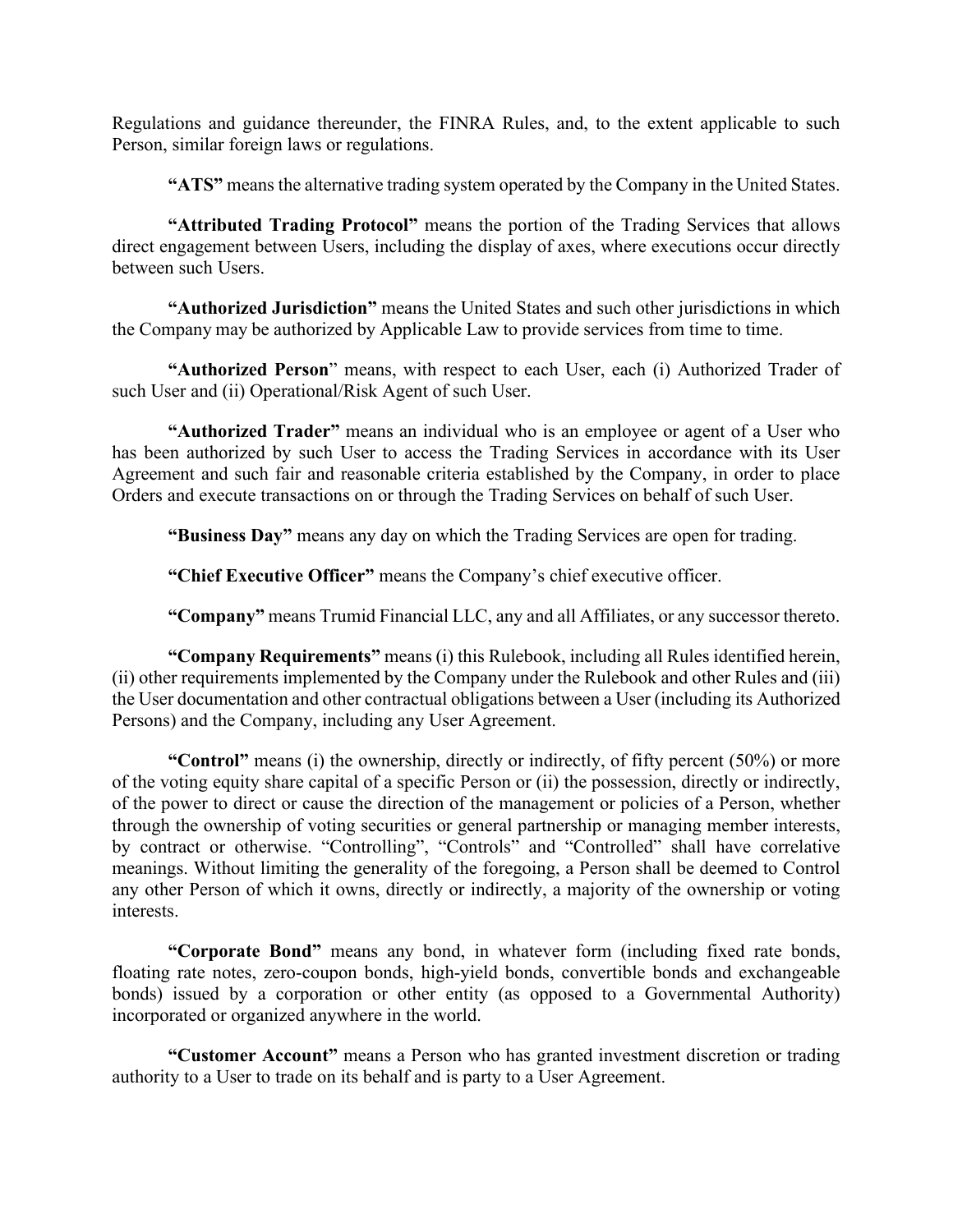**"Emergency"** means any occurrence or circumstance which threatens or may threaten such matters as the fair and orderly trading in, or the liquidation of or delivery pursuant to, any Product, or the timely collection and payment of funds in connection with clearing and settlement of a transaction, and which, in the opinion of the Chief Executive Officer or his designee, requires immediate action, including: any manipulative or attempted manipulative activity; any circumstances that may materially affect the performance of Products traded pursuant to the Rules, including failure of the payment system or the bankruptcy or insolvency of any User or any other Person; and any other circumstance which may have a severe, adverse effect upon the functioning of the Company oran Intermediary.

**"Error Trade Policy"** means such error trade policy applicable to a Product as may be adopted by the Company from time to time.

**"FINRA"** means the Financial Industry Regulatory Authority, Inc.

**"FINRA Rules"** means the rules adopted by FINRA or its predecessor, the National Association of Securities Dealers, Inc., and approved by the SEC, as in effect at any given time.

"**Governmental Authority**" means any transnational, domestic or foreign federal, state or local governmental authority or tribunal, department, court, agency, commission, arbitrator or official, including any political subdivision thereof.

**"Intellectual Property Rights"** means all title, interests and other proprietary rights in and to: (i) trademarks, service marks, brand names, certification marks, trade dress, trade names and other indications of origin, and the goodwill associated with the foregoing; (ii) inventions, discoveries and ideas, whether or not capable of protection by patent or registration; (iii) patents and all reissues, divisions, continuations-in-part, renewals and extensions thereof; (iv) trade secrets; (v) writings and other works, whether or not protectable by copyright or other law; (vi) copyrights, data or database rights, or mask works; (vii) know-how, research and development data, manufacturing methods, commercial information, technical information, design rights, processes, practices and systems, whether or not protectable by patent, copyright, trade secret or other law; (viii) moral rights and (ix) any other intellectual property or similar proprietary rights or interests which may exist in any jurisdiction, in each case, including all registrations thereof, applications therefor and renewals, modifications, translations and extensions thereof, in any jurisdiction, and any claims or causes of action arising out of or related to any infringement or misappropriation of any of the foregoing.

**"Intermediary"** means the Company, or a Person designated by the Company to act as an intermediary in respect of transactions with Users and which serves as the principal to all such transactions, to access the ATS for purposes of administrative and credit control functionalities and be able to provide notice to the Company and such Users of any Risk-Based Limits for such Users and the revocation of its Intermediary Commitment to a User, in each case as set forth in the Intermediary Agreement entered into by and between such Person and the Company.

**"Intermediary Agreement"** means the definitive agreement entered into by and between an Intermediary and the Company, as amended from time to time.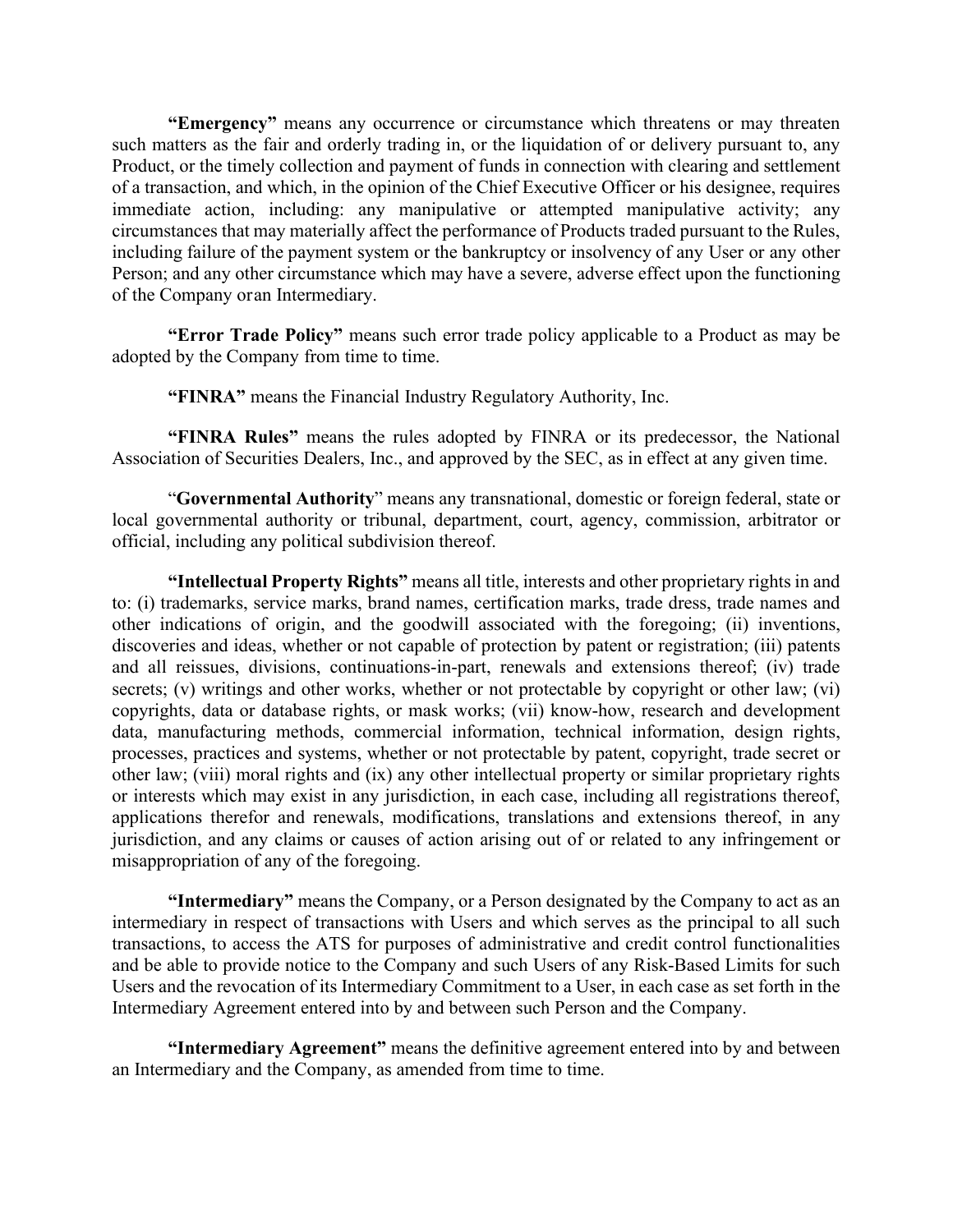**"Intermediary Commitment"** means, with respect to an Intermediary and a User, a commitment by such Intermediary to act as a counterparty to such User in respect of a transaction on the ATS.

"**Municipal Bond"** means any bond, in whatever form (including fixed rate bonds, floating rate notes, zero-coupon bonds, high-yield bonds, convertible bonds and exchangeable bonds) issued by a state, city, county or other governmental entity to fund day-to-day obligations and to finance capital projects.

"**Operational/Risk Agent**" means an operational or risk employee, contractor or agent of a User to whom the Company has provided an Access Method solely to access the Trading Services on a read-only basis.

**"Order"** means any bid or offer to buy or sell a Product pursuant to the Rules and the applicable User Manual, and includes any modification to such a bid of offer.

**"Person"** means any individual, partnership, corporation, association, trust, limited liability company, joint venture, unincorporated organization or other entity, including for the avoidance of doubt, any Customer Account.

**"Product"** means (i) any Corporate Bond or other financial instrument permitted by the Company to be traded on or through the Trading Services and (ii) any U.S. Treasury bond for which the Company effects Orders submitted on or through the Trading Services solely for the purpose of allowing Authorized Traders to spot or cross such U.S. Treasury bond in respect of a spread-based Corporate Bond traded on the Corporate Bond trading platform of the Trading Services.

**"Proprietary Data and Information"** means, as to any Person, proprietary data or personal information that separately discloses business transactions, market positions or trade secrets of such Person, but does not include Transaction Data and shall, with respect to the Company, include all information regarding or provided through the Trading Services (including any information or data the Company makes available to Users, whether such information is the Company's or its licensors).

**"Regulatory Authority"** means any domestic or foreign government (or political subdivision), governmental or regulatory authority, agency, court, commission or other governmental or regulatory entity (including any self-regulatory authority or Self-Regulatory Organization) with authority or jurisdiction over the trading of, or Persons engaged in the trading of securities or other financial instruments.

**"Risk-Based Limits"** means, as applicable, limits that may be established by an Intermediary or the Company with respect to Products, based on credit, position or Order size, margin requirements or similar factors.

**"Rule"** means any Rule adopted or amended, from time to time, by the Company related to or in respect of transactions in Products or the operation of or business conducted on or through the Trading Services or otherwise pursuant to this Rulebook.